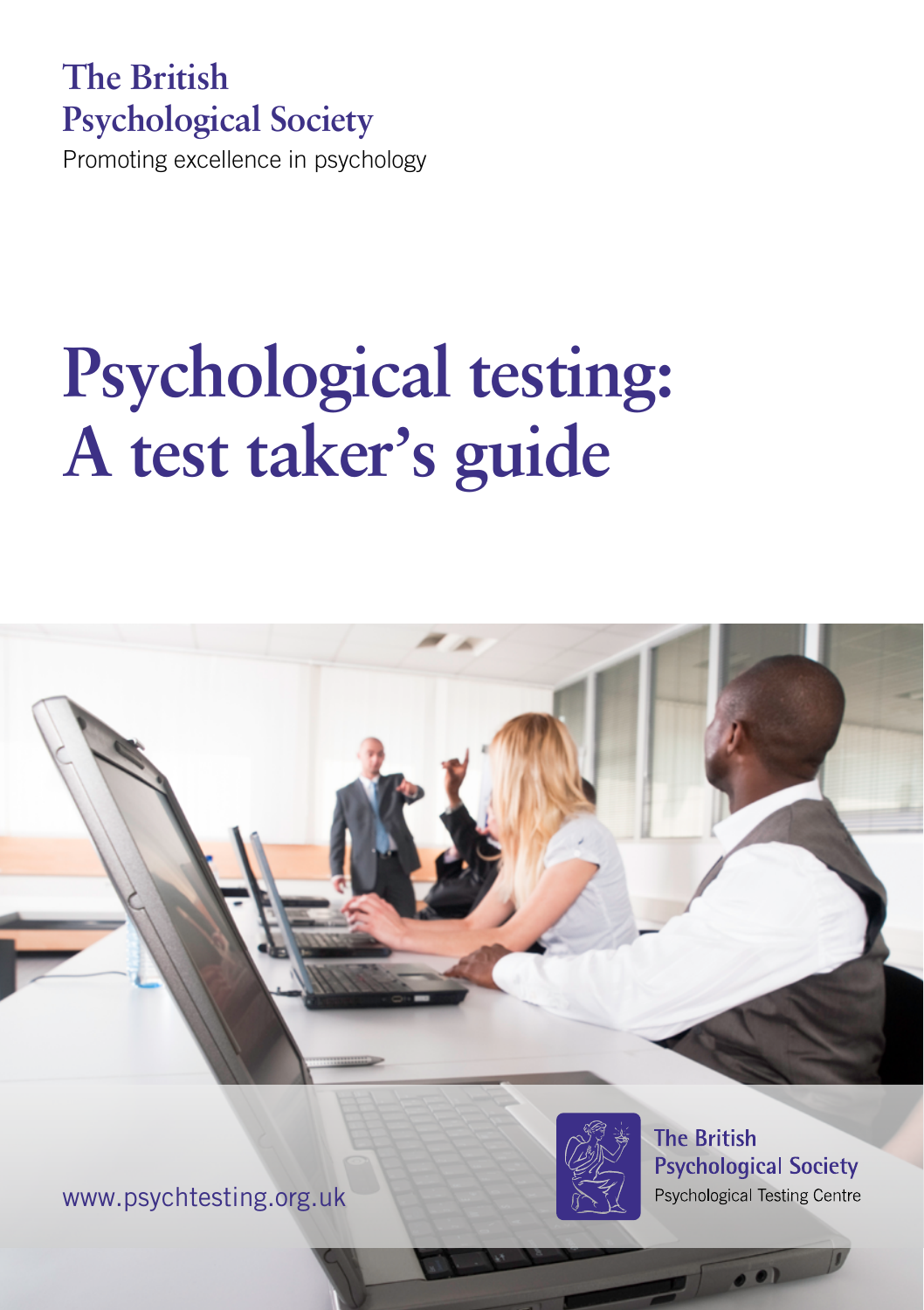#### **Contents**

| What are the rights and responsibilities of the test givers and test takers?  7<br>Where can I find out if those doing the testing are competent to do so?  10 |  |
|----------------------------------------------------------------------------------------------------------------------------------------------------------------|--|
| Can I have copies of the test to practice beforehand? 12<br>What information should I receive beforehand from the                                              |  |
|                                                                                                                                                                |  |
|                                                                                                                                                                |  |
| Appendix A: What are Psychological Tests and what do they measure? 17                                                                                          |  |
| Appendix B: ITC Guidelines for developing contracts                                                                                                            |  |
| <b>Appendix C: British Psychological Society</b>                                                                                                               |  |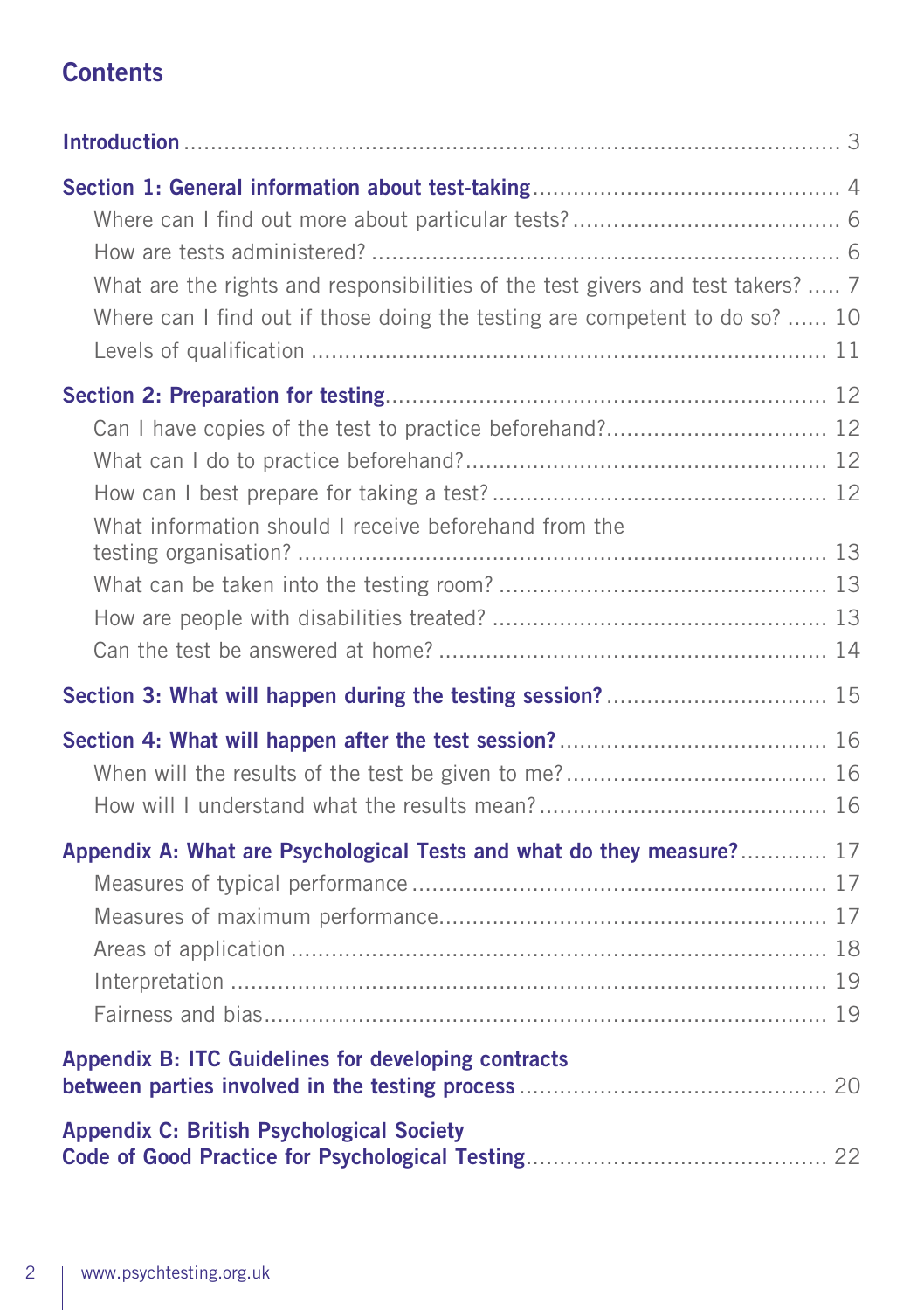## **Introduction**

This guide is about taking psychometric and psychological tests and about the roles, responsibilities and rights of those who take them.

This guide is designed to answer some of the questions that an individual may have when informed that they, or a dependent, have been invited to a psychological testing session. This set of guidelines is presented in four main sections:

- 1. General information about test taking
- 2. Preparation for testing
- 3. What might happen in the testing session
- 4. What might happen after the session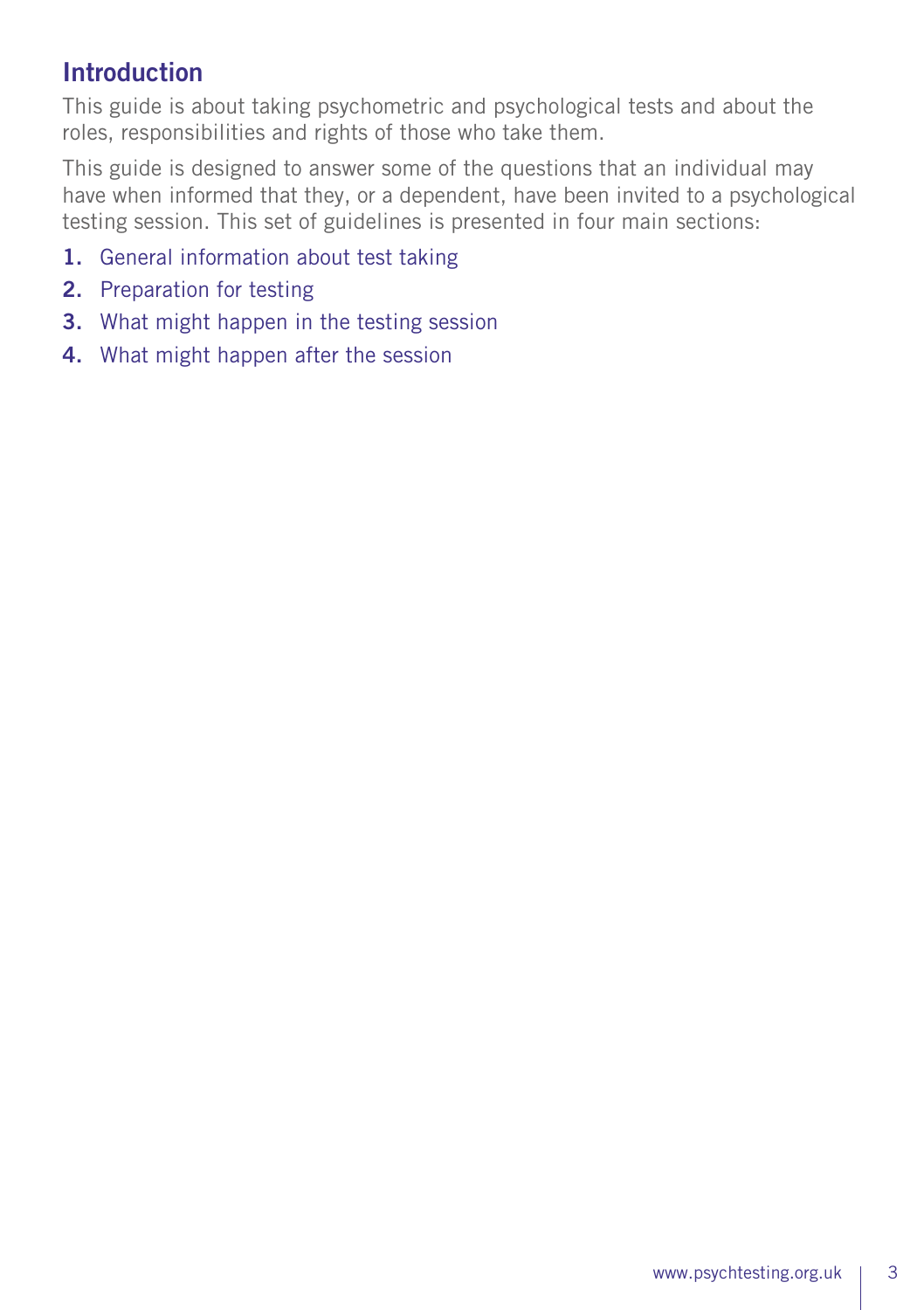# Section 1: General information about test taking

Psychological tests are used in all walks of life to assess ability, personality and behaviour. A test can be used as part of the selection process for job interviews, to assess children in schools, to assess people with mental health issues or offenders in prisons.

It is very difficult to define 'tests' in a way that everyone would agree upon. In their guidelines on test use, the International Test Commission describes the areas covered by tests and testing as follows:

- 1. Testing includes a wide range of procedures for use in psychological, occupational and educational assessment.
- 2. Testing may include procedures for the measurement of both normal and abnormal or dysfunctional behaviours.
- 3. Testing procedures are normally designed to be administered under carefully controlled or standardised conditions that embody systematic scoring protocols.
- 4. These procedures provide measures of performance and involve the drawing of inferences from samples of behaviour.
- 5. They also include procedures that may result in the qualitative classification or ordering of people (e.g. in terms of type).

Any procedure used for 'testing', in the above sense, should be regarded as a 'test', regardless of its mode of administration; regardless of whether it was developed by a professional test developer; and regardless of whether it involves sets of questions, or requires the performance of tasks or operations (e.g. work samples, psycho-motor tracking tests, interview data).

So what does this mean in plain English?

- 1. Psychological tests are used to assess people in work, in education, in a forensic context or a clinical setting.
- 2. Tests are developed using some very technical and complex procedures in order to ensure that they really do measure what they claim to measure and that they do so with a reasonable degree of accuracy.
- **3.** Tests can be used to assess a wide range of qualities in people for normal thinking and behaviour, and for qualities that are outside normal thinking or behaviour.
- 4. Most psychological tests are designed to be carried out in a formal and standard manner. This ensures that everyone who takes the test is given the same information and the same opportunities. This formalisation of the procedure adds to the fairness of the test.
- 5. Tests assess by taking carefully selected samples of behaviour that provide evidence of particular qualities (i.e. whatever it is the test taker is being assessed for).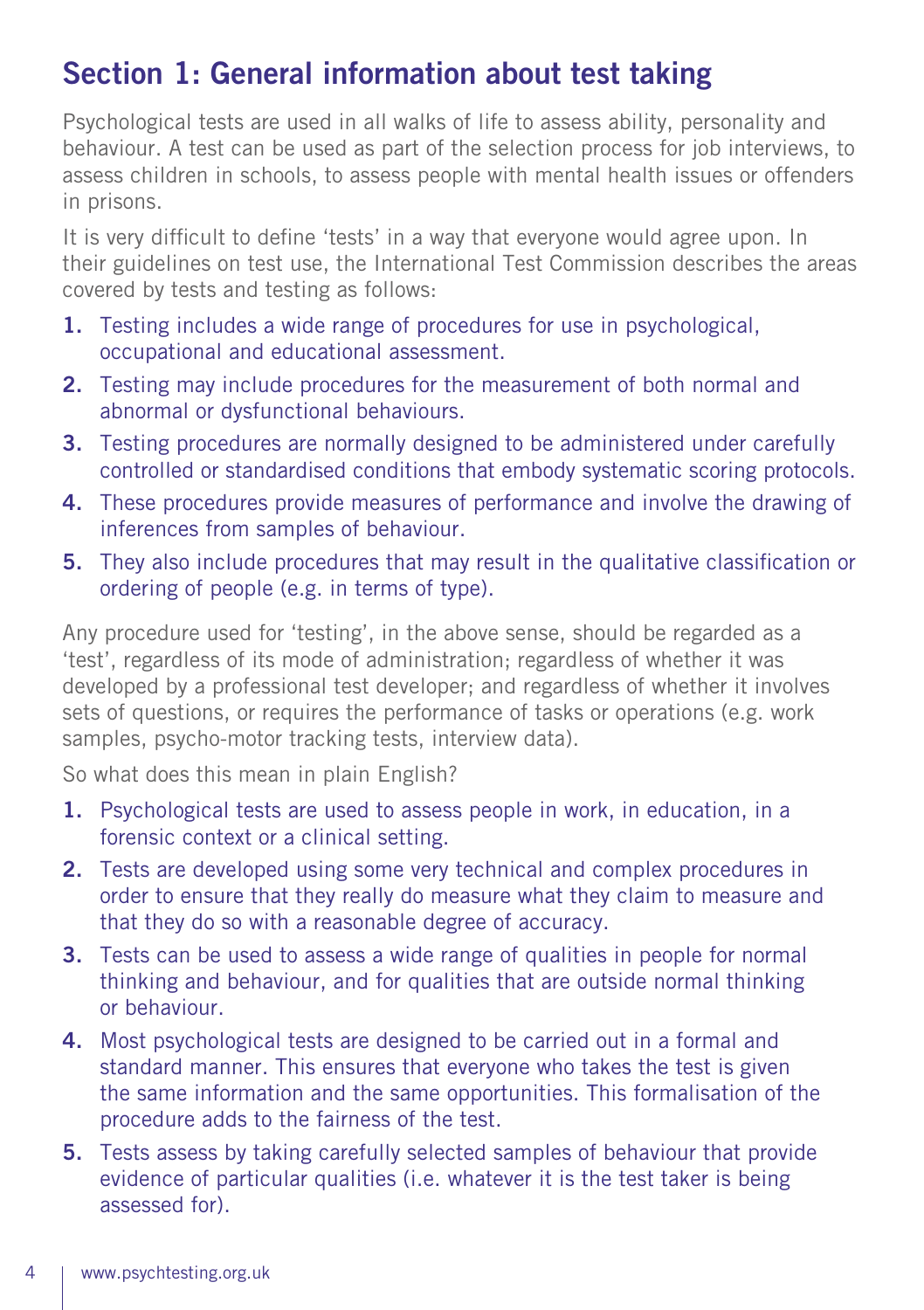- 6. The results of the test can be used to place individuals in order of ability, to indicate individual qualities in relation to a group of others, or to place people within a type or category.
- 7. It is these qualities of the test, together with the technical and statistical ways of developing the questions or tasks, and making sure that the test is consistent and really gives the assessor evidence that is relevant to the assessment, that entitles a test to be called a psychological test.

In general, psychological tests fall into two broad categories.

There are those designed to assess personal qualities, such as personality, beliefs, values, learning styles and interests; abnormal phenomena such as anxiety, depression, ADHD, etc., and to measure motivation or 'drive'. These are known as measures of typical performance. These are usually administered without a time limit and the questions have no 'right' and 'wrong' answers. The answers reflect how the person taking the test would usually or typically feel, what they believe, or what they think about things.

Second, there are those designed to measure performance. These are called tests of ability, aptitude or attainment and are known as measures of maximum performance. These tests are usually administered with a fixed time limit, and the questions in them do have right and wrong answers.

- 1. Some of these tests have very strict time limits, to ensure that people cannot complete all the questions in the test in the time available. These tests are designed to see how fast you can work. Usually their questions are not very difficult, but you have to work fast to do well.
- 2. Other types of maximum performance test have more relaxed time limits, or may have no time limit at all. For these the questions may be quite difficult, or sometimes start off easy and get progressively more difficult as you go through the test. In these tests, the emphasis is on how many questions you can get right, rather than on how quickly you work.
- 3. In most cases, tests fall somewhere in between these two extremes. There will be a time limit, but this will be set to allow most people sufficient time to get to the end of the test.

The important thing to remember is that when there is a time limit, it will be the same for everybody. It is also important to remember that psychological tests of ability often seem to be a lot 'harder' than the tests of knowledge people are used to from school. Typically, if you had done your homework, you would expect to get 80 or 90 per cent of the questions right in a school knowledge test. Psychological tests are designed so that on average, people in the group they are intended for would get about 50 per cent right. So do not be worried if you find you cannot answer some questions, or think you have got a lot of them wrong.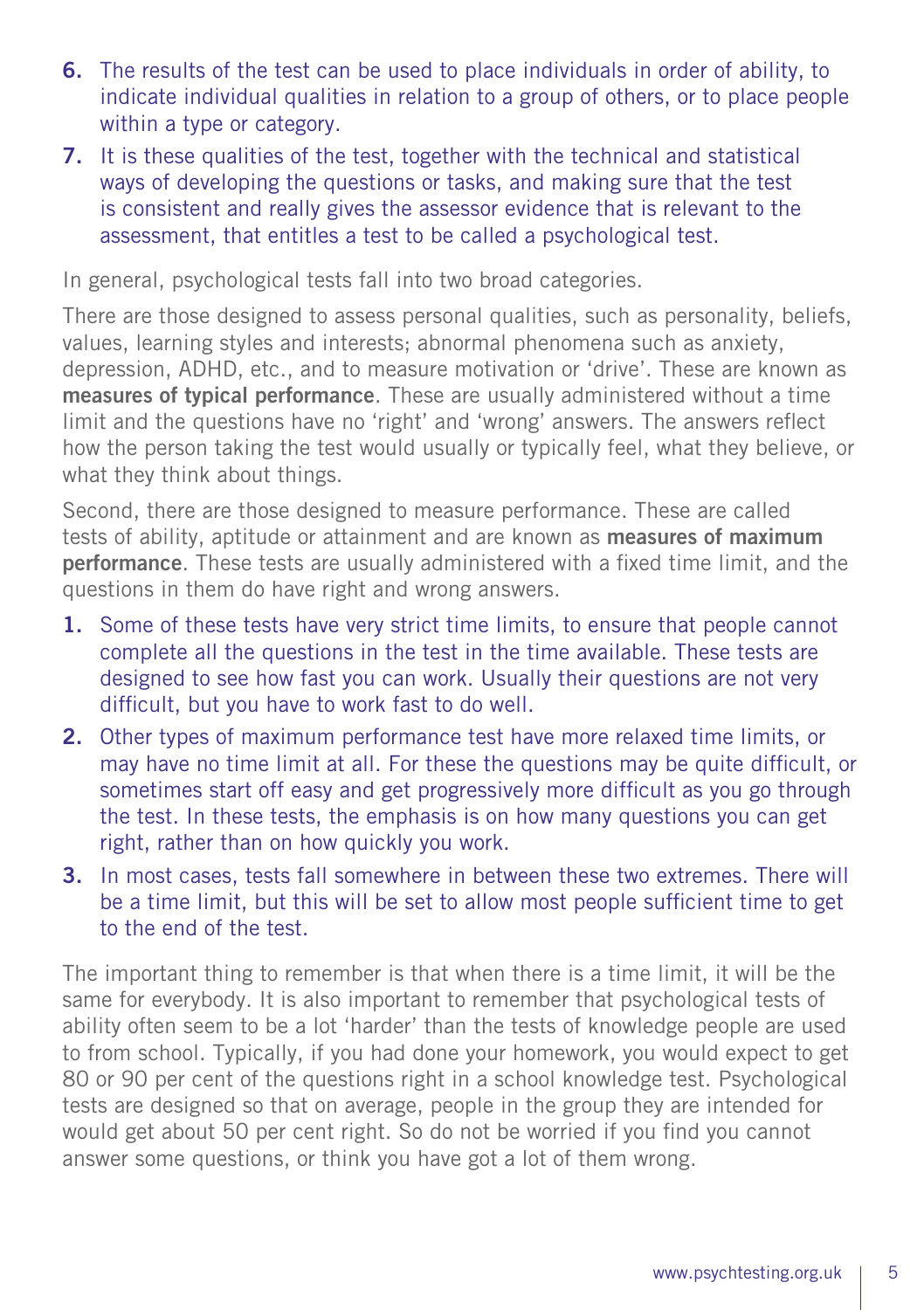#### Where can I find out more about particular tests?

The British Psychological Society (BPS) publishes independent reviews of tests available in the UK, which are used in occupational, educational and forensic settings.

These reviews provide detailed descriptions of each test, and an evaluation of its key technical properties: reliability, validity, and information relating to interpretation. Test reviews are available through the Society's Psychological Testing Centre's website (www.psychtesting.org.uk).

The BPS Test Reviews are directed towards practitioner test users and require a certain amount of knowledge about testing and the technical language used about the content of the tests.

Some more details about the different types of tests and where and how they are used can be found in Appendix A.

#### How are tests administered?

You are likely to take tests under one or more of a number of different conditions. There are four main conditions under which tests are used:

- 1. Open administration. Openly administered tests are ones that are available for completion by anyone on demand. Examples include the books of tests you might buy in a bookshop, or tests that you can access on a career site on the Internet. These are available to you without anyone having to supervise their administration. In the case of paper-based open tests of maximum performance, the answers are also in the public domain. Such tests can be useful for developing self-knowledge and for exploring your interests. However, you need to be sure that the test you are doing meets the technical requirements outlined earlier, and that it was specifically designed for use in this open, uncontrolled fashion.
- 2. Controlled administration. This is where you are provided with restricted access to the test session, but the administration is carried out without someone being present to supervise it. This mode is commonly used for typical performance tests administered over the Internet. When the test software has been well designed, it should cover all the questions and issues that are normally dealt with by a test administrator. As for open administration, the test being used should have been technically evaluated for use under these conditions.
- 3. Supervised administration. This is the 'traditional' mode for test administration in group testing and provides the level of control needed for maximum performance testing – especially where it is necessary for someone to ensure that test takers do not make copies of the questions or take information away with them. It is also the means by which the tester can ensure that the candidate taking the test is who they say they are and that they have completed the test without assistance from others.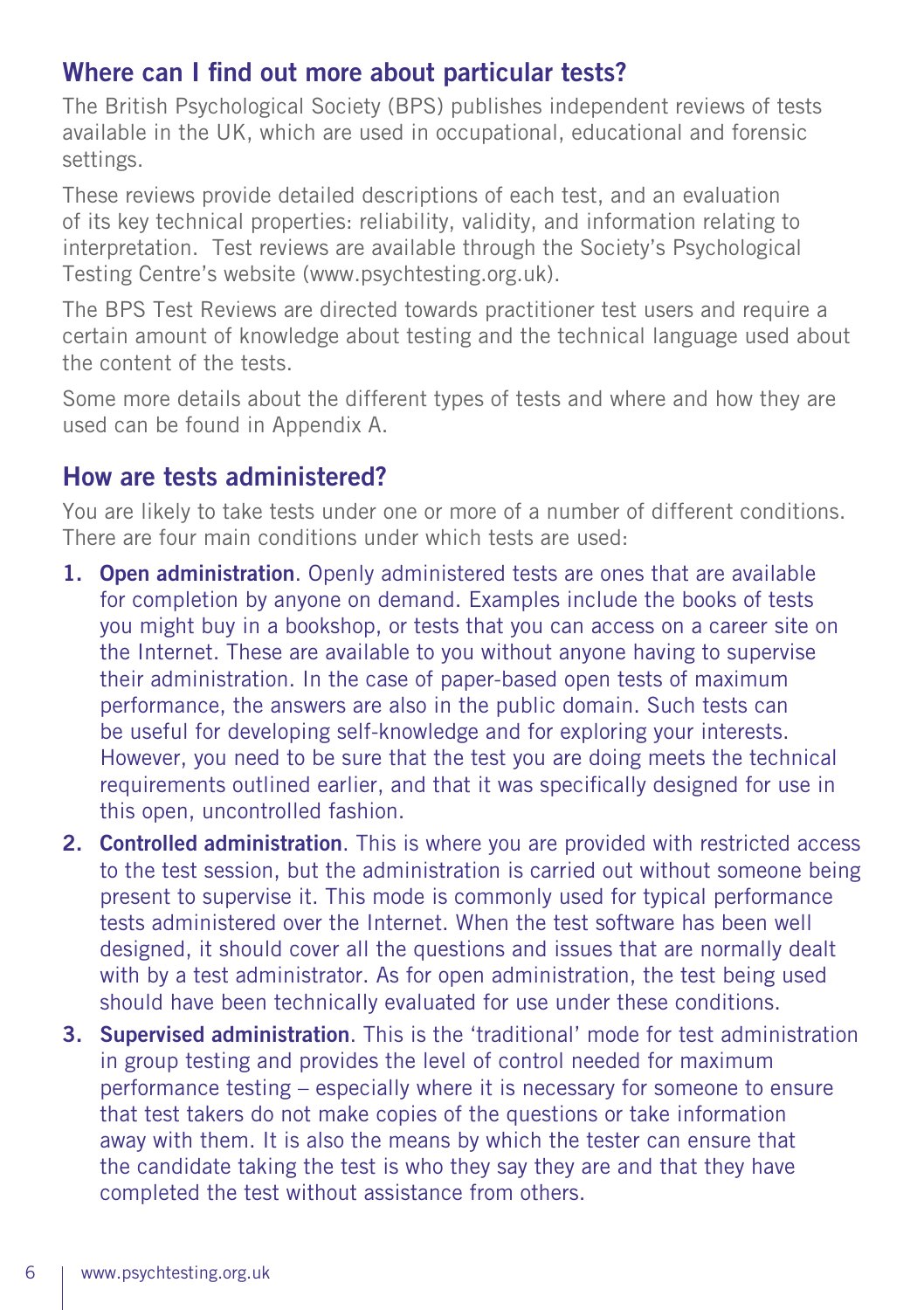4. Managed administration. This is like supervised administration, but with added control over the test-taking environment. In educational and forensic contexts, this is the typical mode of administration where the test administrator controls most aspects of the test administration. In occupational settings, there is an increasing use being made of well designed 'test centres' where the quality of equipment and availability of skilled trained staff can be assured. Such centres are used for high-stakes tests where there is a high level of need for security (such as licensing and professional certification examinations).

Whichever mode is being used, the tests should be appropriate for that mode of use.

#### What are the rights and responsibilities of the test givers and test takers?

The International Test Commission (ITC) has outlined guidelines defining the nature of the relationship between test taker and test user (presented in full in Appendix B). These emphasise the point that both test takers and test users have rights and responsibilities.

In effect, testing is a social contract in which all parties should seek a common shared understanding of the process. At present, the only recourse that test takers have if they feel that a test has been used inappropriately is to raise the issue with an appropriate professional body such as the British Psychological Society or to seek legal advice. The BPS believes that prevention is better than cure.

To this end, the following set of principles and related questions provides a means by which each party can contribute to responsible use of psychological tests. Some of these questions are quite complex and may be difficult to answer.

#### **Principles**

- 1. The purpose of testing is clearly stated and communicated to all parties involved in the testing process.
	- a. What is the purpose of testing in this case?
	- b. What outcomes will the results of the testing help to achieve?
	- c. Why are these specific tests being used?
	- d. What evidence is there that these tests are relevant to the stated outcomes?
	- e. What evidence is there that these tests are appropriate for the people who are to be assessed?

#### 2. The procedures for testing are clearly stated and communicated to all parties involved in the testing process.

- a. Are the tests to be administered in a supervised session or managed test centre or in unsupervised controlled or open modes?
- b. If supervised, who will administer the tests and what evidence is there that they are competent to administer them?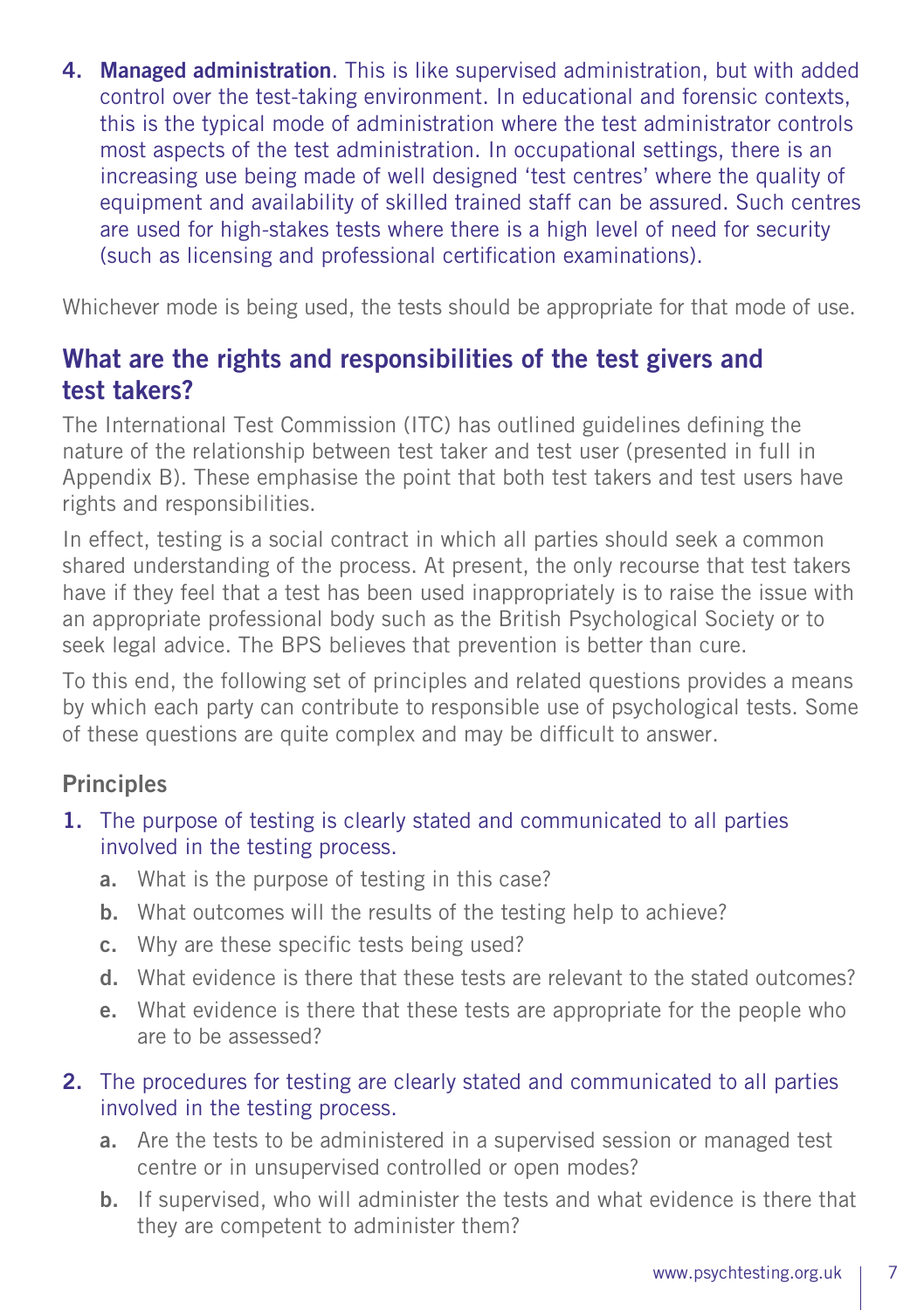- c. When and where will the tests be administered?
- d. Is the location a suitable environment for the administration of the tests?

#### 3. How the test information will be used is clearly stated and communicated to all parties involved in the testing process.

- a. How will the tests be scored?
- b. How will the scores be interpreted (e.g. by a trained test user, or by a using a computer expert system)?
- c. What evidence is there these people are competent to score or interpret these tests? If a computer does the scoring and interpretation, what evidence is there that the system being used is well designed?
- d. How will the test scores be communicated and to whom?
- e. What actions will be taken to ensure that the communication of test scores is accurate and meaningful?
- f. How will the confidentiality of the test scores be protected?
- g. Who will have access to the test scores and why?
- h. How will the test scores be stored and for how long?
- i. What undertakings are given to ensure that the test scores are not used for purposes other than those agreed with the test taker?

#### 4. Procedures for dealing with enquiries and complaints about the process of testing are clearly stated and communicated to all parties involved in the testing process.

- a. Who will handle enquiries and complaints?
- b. Are they competent to handle enquiries or complaints?
- c. What actions will be taken in response to an enquiry or complaint?
- d. Will these actions ensure that the enquirer or complainant is treated fairly and ethically?

In order to answer these questions, it is necessary to know something about the various roles of people involved in testing. As an example, consider applying for a job. As part of the application process you are invited to take a number of psychological tests.

The first of these might be administered over the Internet. You will be sent a username and password by e-mail and asked to log-on using the address supplied in the e-mail. When you log-on, the computer takes you through the instructions, example questions and then administers the questions. This sort of procedure is very common now for tests of typical performance (where the security of the questions is not a concern) and where timing is not involved.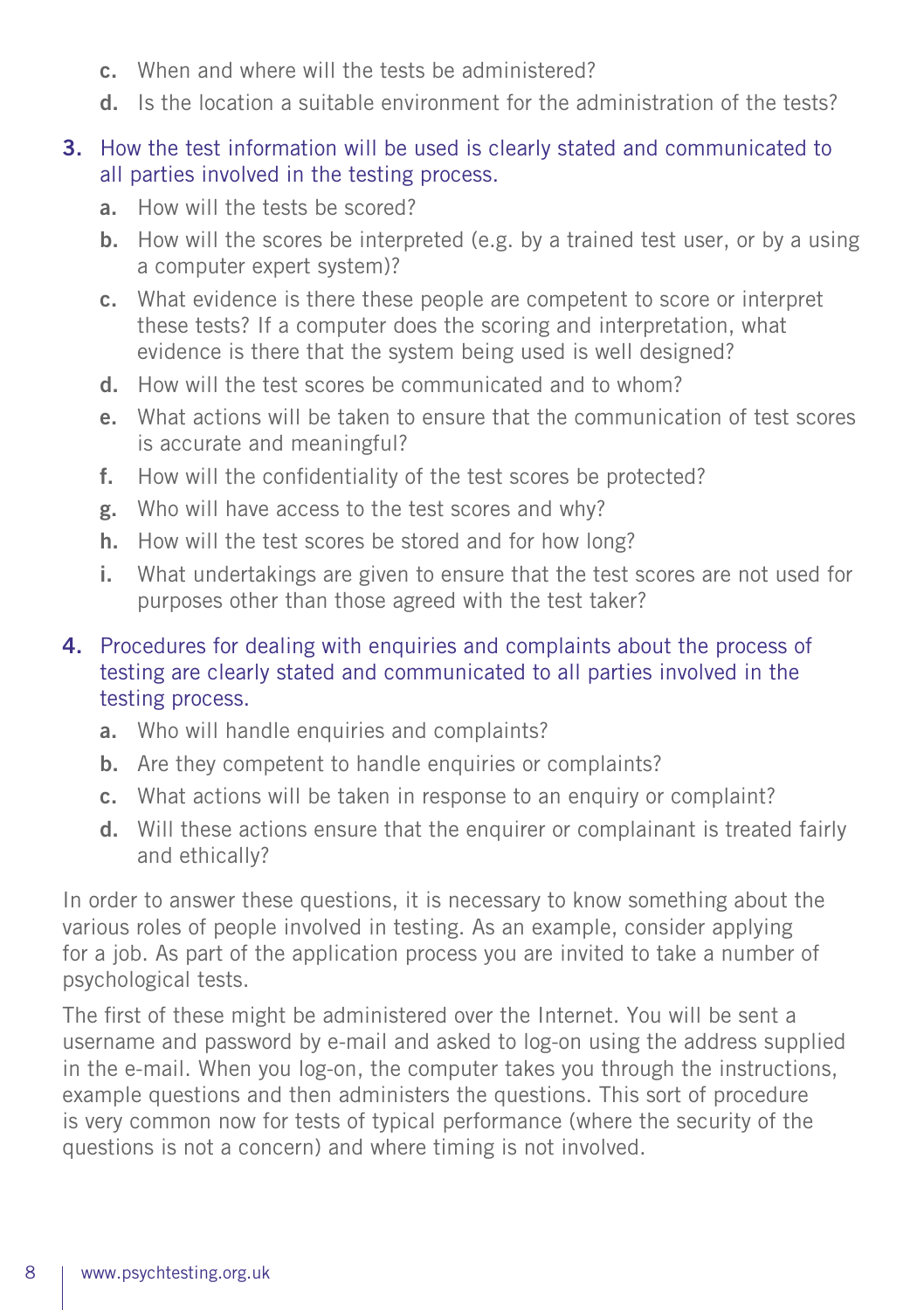What are the questions you should be asking?

- 1. How will my results be used?
- 2. What feedback will I be given?
- 3. How do I know the test I've been given is a properly constructed psychological test?
- 4. Has a contact name or telephone number been given for me if I have questions or issues I want to raise?

For the second test, you may be invited to attend an assessment centre at the organisation's head office. There are lots of other questions you might want to ask before attending that session.

Similar considerations apply in an educational setting. Group testing may be carried out in the school as part of a whole school policy on testing. Often schools will seek parents' or carers' permission for this as part of an initial agreement at intake. The school may then seek parents' or carers' permission for further individual testing to be carried out – perhaps in order to identify particular strengths or weaknesses in a pupil, or to establish eligibility for academic supports. In both these situations, as a parent or carer, you should be aware of how the results will be used, who will see the results, what feedback you will receive and who you should contact if you have any queries about the testing.

The above examples make clear that it is not always easy for you to know who the 'tester' is. For a supervised test session, the test administrator is the person you will meet, but they are often only involved in the test administration. Someone else may have made the decision about which test to use and why, and yet another person may be responsible for looking at and interpreting the results. This is why it is important in any testing session for you to be told who the 'responsible' person is. This is the person to whom you should address questions or with whom you should raise issues. If you have not been told who this is, you should ask.

Under the Data Protection Act (DPA) 1998, all organisations, in their role as 'data controllers', must identify who has responsibility for your data so that you, as the 'data subject', can ask the questions you need to ask about how your data is going to be handled.

It is the responsibility of the organisation initiating the testing to ensure that the purpose of testing has been clearly communicated to the test taker and that the test taker understands the procedures that will be used for testing, how the test information will be used and to whom it will be communicated.

It is the test taker's responsibility to ensure that he or she understands why the tests are to be used and to raise any concerns that he or she has in advance of testing.

It is also the test taker's responsibility to follow the instructions given and use their best endeavours to provide an accurate and honest picture of themselves.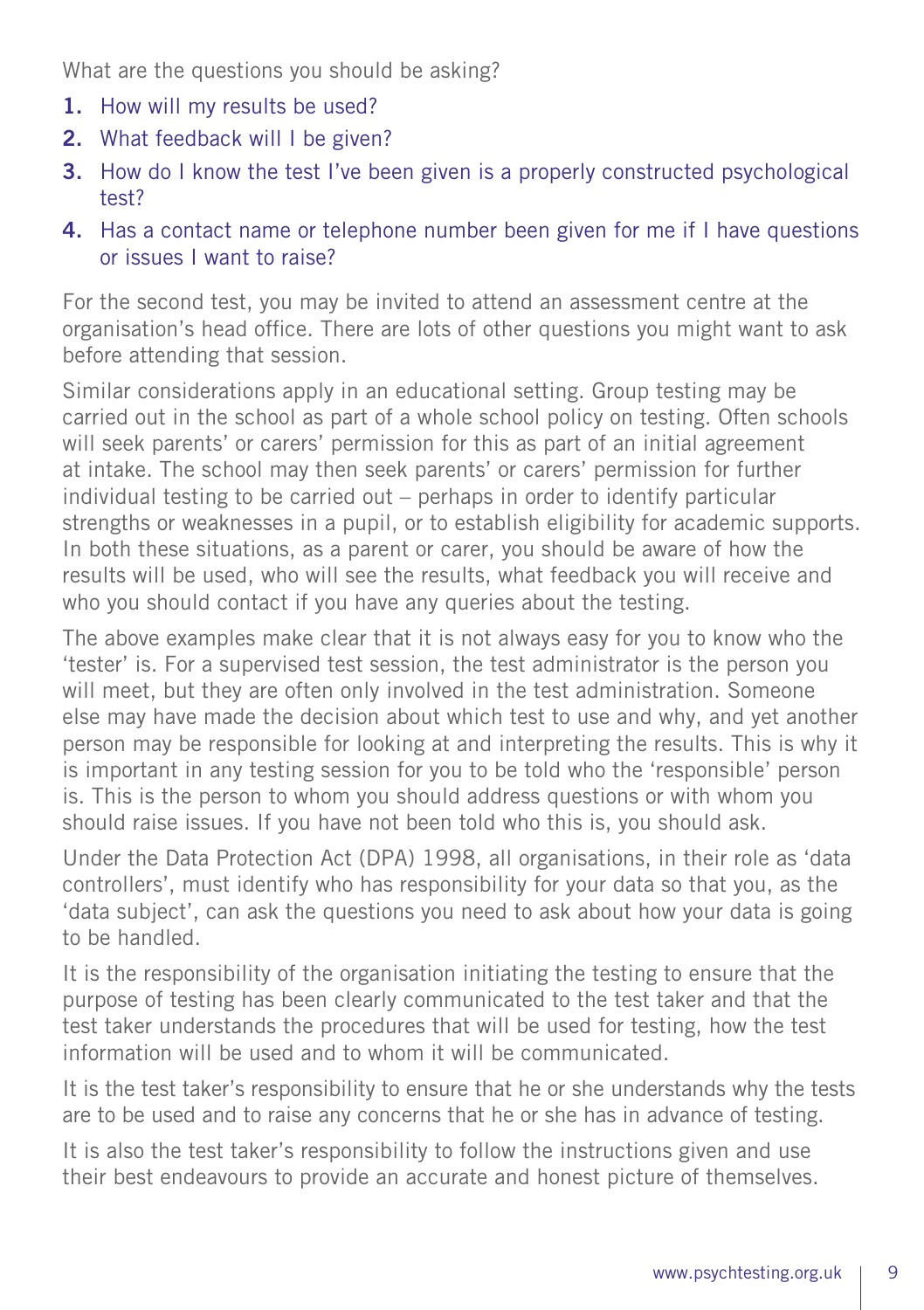## Where can I find out if those doing the testing are competent to do so?

What does being competent in test use mean? The International Test Commission (ITC) has defined this as follows:

A competent test user will use tests appropriately, professionally, and in an ethical manner, paying due regard to the needs and rights of those involved in the testing process, the reasons for testing, and the broader context in which the testing takes place.

This outcome will be achieved by ensuring that the test user has the necessary competencies to carry out the testing process, and the knowledge and understanding of tests and test use that inform and underpin this process. (ITC Guidelines on Test Use, 2000).<sup>1</sup>

To help test takers confirm that a person doing the testing is competent to do so, the BPS holds a *Register of Qualifications in Test Use* (RQTU), for all people who are current holders of the BPS's Qualifications in Test Use.

#### The BPS Qualifications in Test Use

The BPS qualifications in test use have been developed for people who use psychological and psychometric tests as part of their work. Current holders of the BPS qualifications in test use are entered on the BPS's *Register of Qualifications in Test Use* (RQTU). The purpose of the RQTU is to show that an individual has achieved one or more of the BPS's qualifications in test use, is actively involved in psychological testing and has agreed to abide by the BPS's *Code of Good Practice for Psychological Testing*. The RQTU ensures that standards in educational, forensic and occupational testing are upheld, and allows test takers to check an individual's qualifications in testing.

The qualifications are currently available in the following domains:

- Educational
- Forensic Contexts
- Occupational

Qualifications are available at three levels:

- Assistant Test User: Test Administration
- Test User, Ability / Test User, Personality
- Specialist in Test Use

Currently Assistant Test User and Test User qualifications are available in the Educational, Forensic and Occupational domains. The Specialist in Test Use qualification is currently only available in the area of Occupational testing.

<sup>1</sup> See Appendix B.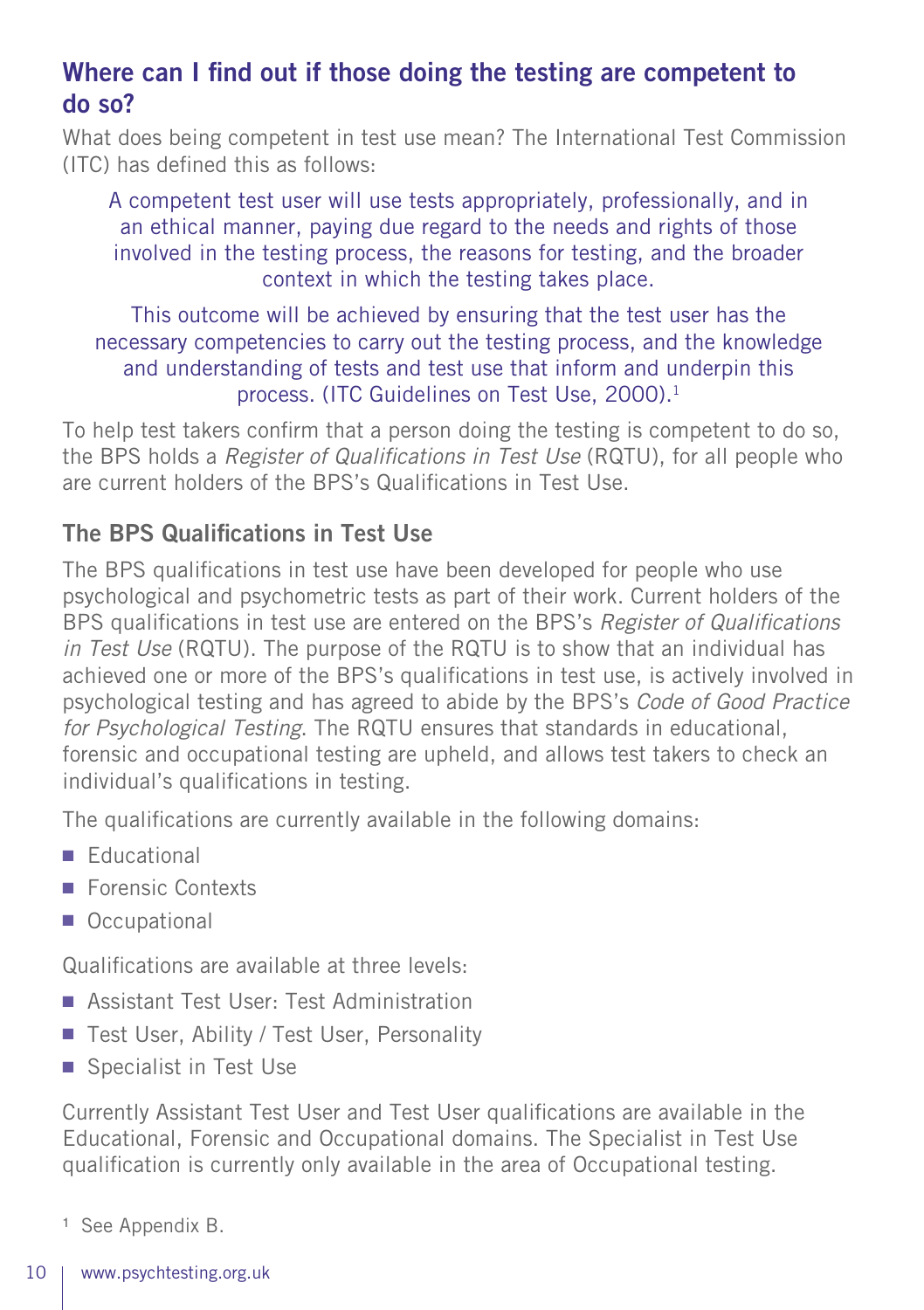## Levels of qualification

#### Assistant Test User: Test Administration qualification

Holders of the Assistant Test User: Test Administration qualification will be competent in administering and scoring specific tests and will have an awareness of broader issues related to testing, such as test security and confidentiality.

#### Test user qualification

Holders of the Test User qualification are able to demonstrate knowledge and understanding of the psychometric principles underlying test construction, knowledge of the types of tests that are available, when it is appropriate to use them, and to be able to administer, score and interpret tests in order to provide accurate and meaningful feedback to others.

It should be noted that there are great differences among the various domains where testing is used. For example, the knowledge and skills needed to use tests appropriately in the diagnosis of childhood learning disorders is very different from that needed to use test in the assessment of applicants for jobs – both rely on applying the same psychometric principles but in different contexts.

For more information about the BPS Qualifications in Test Use, please visit the Psychological Testing Centre website, www.psychtesting.org.uk.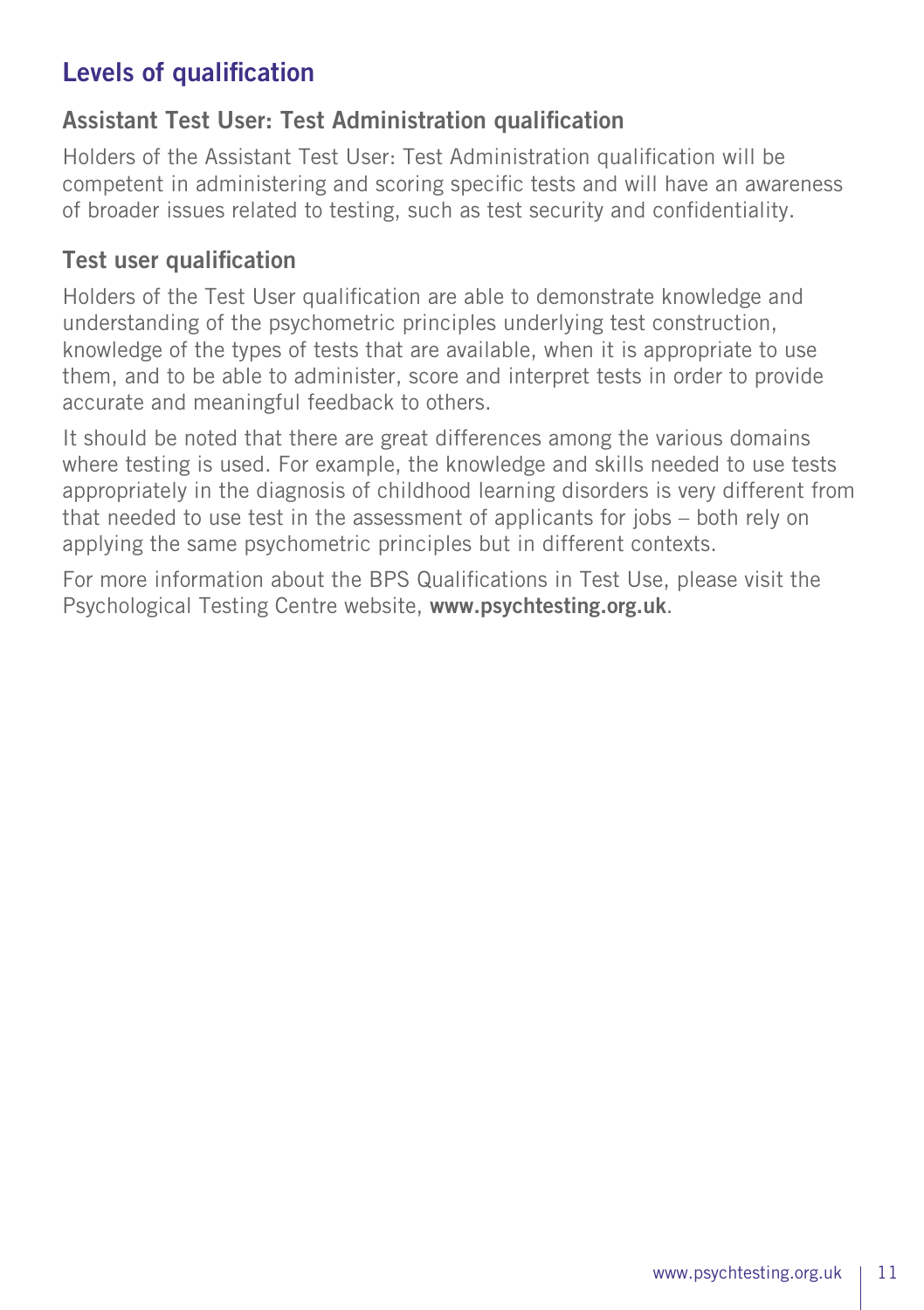# Section 2: Preparation for testing

#### Can I have copies of the test to practice beforehand?

In general, the answer is 'No'. For tests of maximum performance, this is not permitted. Such tests have to be kept in secure conditions and access is not allowed to anyone other than those involved in the testing procedures. This is in part to protect the fairness of the testing from being compromised in any way. Practice with the actual test in advance would provide some people with an advantage over other test takers. It would also make interpretation of the test scores impossible. For tests of typical performance (remember, these are ones where there are no right or wrong answers), the issue is not so much one of concern over compromising the test, but more one of not wanting to over- expose the content.

## What can I do to practice beforehand?

Because of the above concerns, for occupational tests most publishers provide practice materials that are similar in form and content to the actual tests.

However, the actual questions in the test will be different. Some examples of practice tests can be accessed through the Psychological Testing Centre (www.psychtesting.org.uk).

The BPS's *Code of Good Practice for Psychological Testing* 2 states that: 'People who use psychological tests are expected by the British Psychological Society to:

#### Ensure that all test takers are well informed and well prepared for the test session, and that all have had access to practice or familiarisation materials where appropriate.'

If you are taking a test and the tester sends out practice materials you should look at these very carefully. Do not just check to see that you have the correct answer to the practice questions, but ask yourself 'Why is this the correct answer and how did I work that out?' The practice materials are developed to give the test taker familiarity with the kinds of thinking that they will have to use in the testing session so this will be time well spent.

You should be notified well in advance of the test session as to whether practice materials are available. If they are not, then you should be told what types of tests you will be administered. The Society's Psychological Testing Centre (www.psychtesting.org.uk) provides access to a number of sites where you can complete practice materials online.

## How can I best prepare for taking a test?

The most important thing you can do is to arrive for the testing session in a calm and relaxed frame of mind. This can be achieved by having a good night's rest

- <sup>2</sup> See Appendix C.
- 12 www.psychtesting.org.uk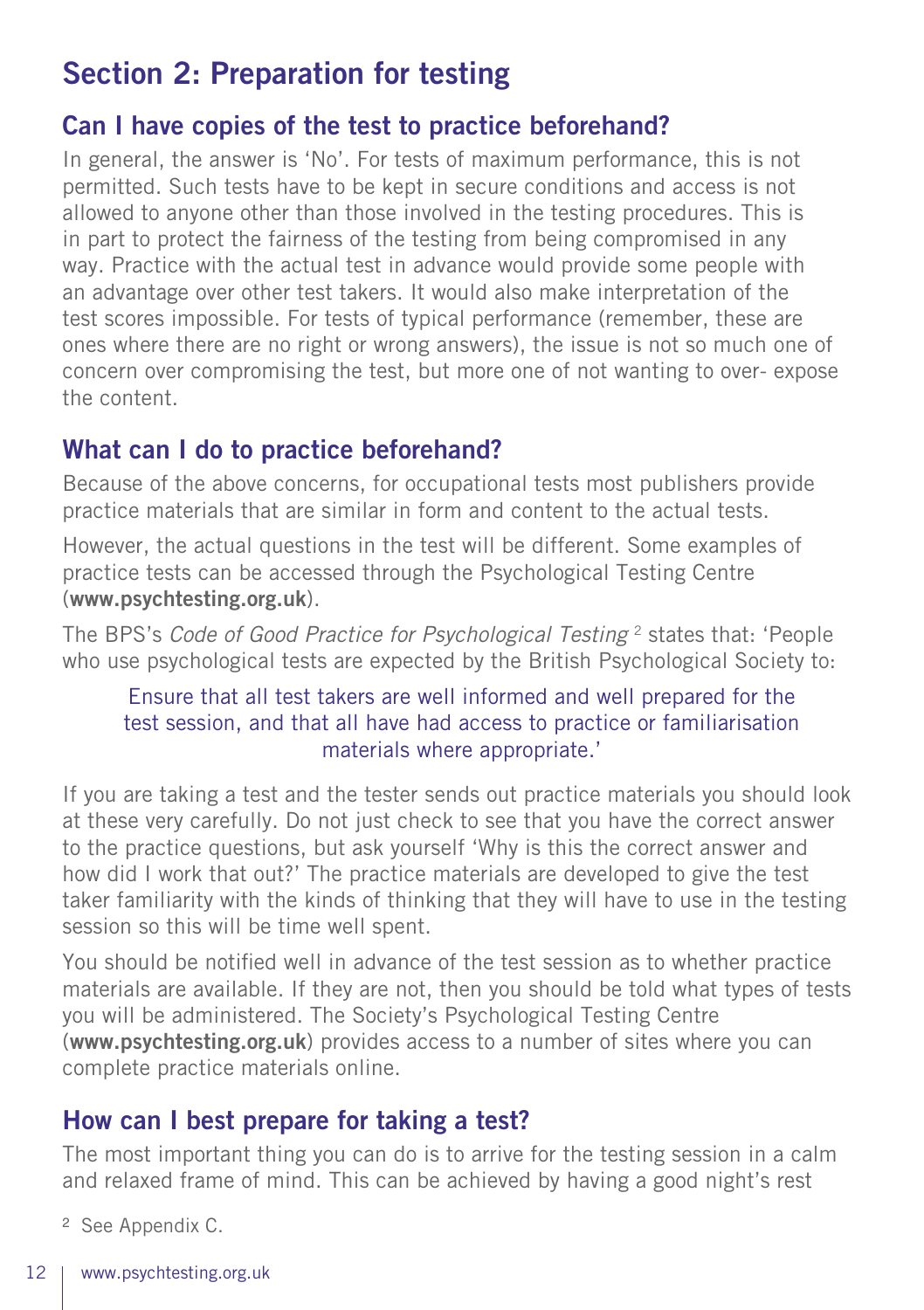beforehand and, if you have to travel to the place where the testing will take place, allowing extra time to arrive so that any delays in your journey can be accommodated; and making sure before that you know the time of the test and how to reach the venue. Arrive in time to use the toilet facilities. Once a test begins you may not be able to leave the room – unless there is an emergency.

## What information should I receive beforehand from the testing organisation?

The organisation requiring you to do the tests should have provided you with any available practice materials and all the practical information that it is possible to give. This includes the reasons why you are being asked to take the tests, what types of tests they will be, how they will be administered, the date, time and location of the testing session, how long the tests will last, and details of how to prepare for the tests (including practice leaflets if they are available). This information might be provided by letter or e-mail, given over the telephone, or provided in a face-to-face session beforehand. If the test is to be administered unsupervised and online, check that you do have the capability to do it:

- 1. Do you have access to a computer with an Internet connection?
- 2. Does it meet the operating system and browser software requirements specified by the tester?
- 3. Will you be able to work on it in a quiet setting, free from distractions for the necessary period of time?

If you have any worries about completing a test over the Internet, let the tester know as soon as possible so that alternative arrangements can be made.

#### What can be taken into the testing room?

For supervised or managed test sessions, test administrators should let you know in advance if you are expected to bring any special equipment. Normally all you require will be provided. You will, of course, be expected to bring your spectacles if you wear them.

Other than using your own pen or pencil for written work, it is usual to remove all personal belongings from the desk and use only the equipment provided by the tester.

Some tests require you to respond using a computer or to use a calculator. If you have any problems with the technological aspects of these or are not sure how to operate them, make sure the test administrator knows before the test actually starts.

#### How are people with disabilities treated?

The Society's *Code of Good Practice for Psychological Testing* 3 states that: 'People who use psychological tests in settings are expected by the British Psychological Society to:

<sup>3</sup> See Appendix C.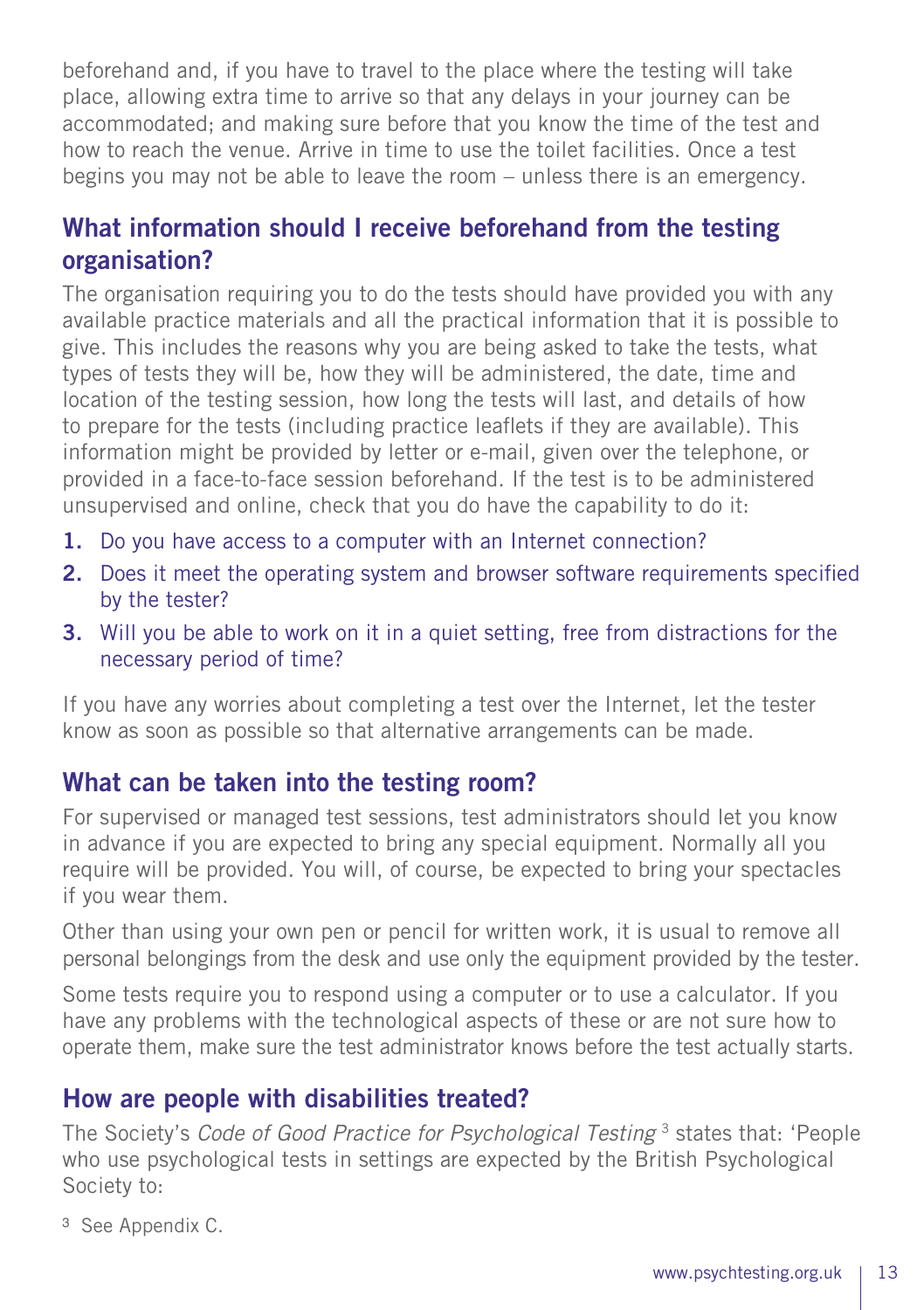#### Give due consideration to factors such as gender, ethnicity, age, disability and special needs, educational background and level of ability in using and interpreting the results of tests.'

If you or your dependant has a disability and feel that you may need special conditions, it is important that this is brought to the notice of the person responsible for the testing as soon as the testing session has been arranged. This will give maximum time for the assessor to check what special requirements can be provided and what arrangements can be made.

#### Can the test be answered at home?

This depends on the test and the testing situation. Those designed for use in Open or Controlled modes can be completed at home. However, you must be careful to ensure that you complete them under the conditions specified in the instructions.

Most paper-and-pencil tests and all traditional tests of maximum performance test (whether on paper or computer) cannot be given to the test taker to take at home or to complete without supervision and without a qualified administrator.

Where paper-and-pencil tests are being used, administration can either take place in a group session or individually. In a group session, you will be doing the test alongside other people. The groups can be quite large (20 or 30 people), and there may be more than one administrator present to invigilate the session. Special arrangements can be made for special circumstances, but this can only be arranged by discussion beforehand with the tester. Where tests are computeradministered, groups are usually smaller (three or four people at a time) or testing is done on a one-at-a-time basis. The main exception to this is dedicated test centres (such as you would find if you applied for training as a pilot in the military or one of the major commercial airlines) where they may be 20 or 30 computer test stations available for group administration of tests. Educational testing is usually carried out in schools or other educational centres, and in Forensic and Secure Health Contacts, testing organisation will be managed within the workplace where you are located.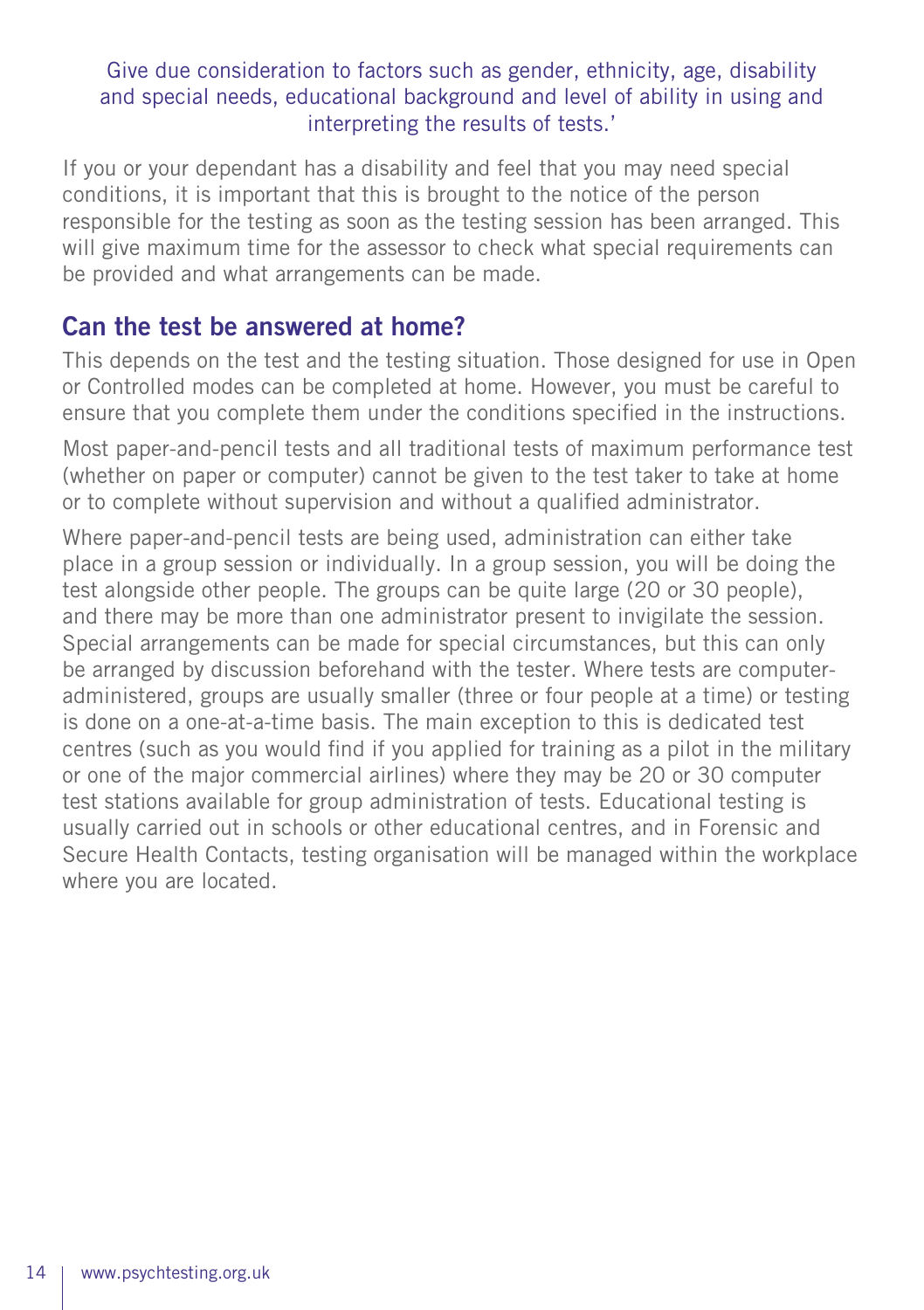# Section 3: What will happen during the testing session?

Whether you are being tested individually or as part of a group, whether the introduction and instructions are being presented by a person or by computer, there are standard procedures for each test you take that will be used.

It is usual to expect that there will be a formal welcome in which you will be reminded of the purpose of the test and the length of time it takes. If more than one test is to be administered then you will be told whether or not there will be break between the tests.

The instructions for completing the test are usually scripted so you need to be prepared for these to be read to you in a formal manner. Pay very careful attention to this. For unsupervised test sessions, make sure that you read the instructions very carefully. Do not skip them. They often contain vital clues as to how you should approach the test.

For most tests, there will be example questions to do. Work through these and make sure you understand them. You often have the chance to repeat the examples if you are unclear. Do so. For timed tests, the timing will not start until the instructions and examples have been completed.

In line with the International Test Commission Guidelines on Test Use, tester and test administrators will expect you to:

- 1. Ask questions prior to testing if uncertain about why the test is to be administered, how it will be administered, what you will be required to do and what will be done with the results:
- 2. Inform an appropriate person about any condition that you believe might invalidate the test results or which they would wish to have taken into consideration;
- 3. Follow the instructions of the test administrator;
- 4. Be aware of the consequences of not taking a test if you choose not to take it, and be prepared to accept those consequences.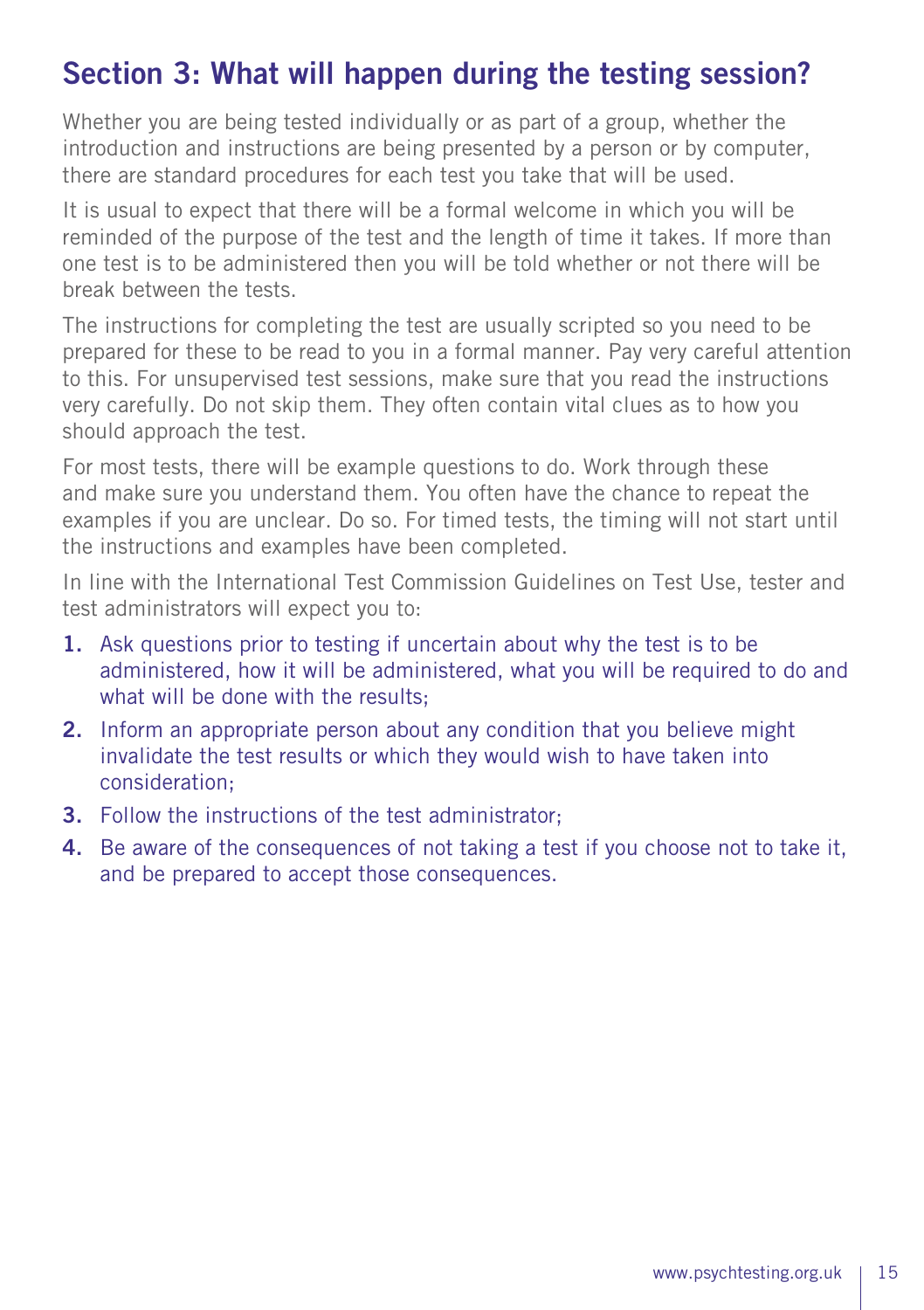# Section 4: What will happen after the test session

At the end of the session, you should be told what to do with any equipment or materials you have used, and told what you may take away with you (if you are in a supervised administration session). You should also be told, if you have not already been informed, as to what will happen next, when you will be told the results of the tests and what, if any, detailed feedback you will be provided with.

#### When will the results of the test be given to me?

The information about giving test results should be given to you either before or at some point during the testing session.

#### How will I understand what the results mean?

The BPS's *Code of Good Practice for Psychological Testing* 4 states that: 'The tester should:

Provide the test taker and other authorised persons with feedback about the results in a form that makes clear the implications of the results, is clear and in a style appropriate to their level of understanding.'

So you should be provided with some feedback which should be in a nontechnical form that you will understand. If you do not understand it, or need more information, ask for clarification.

<sup>4</sup> See Appendix C.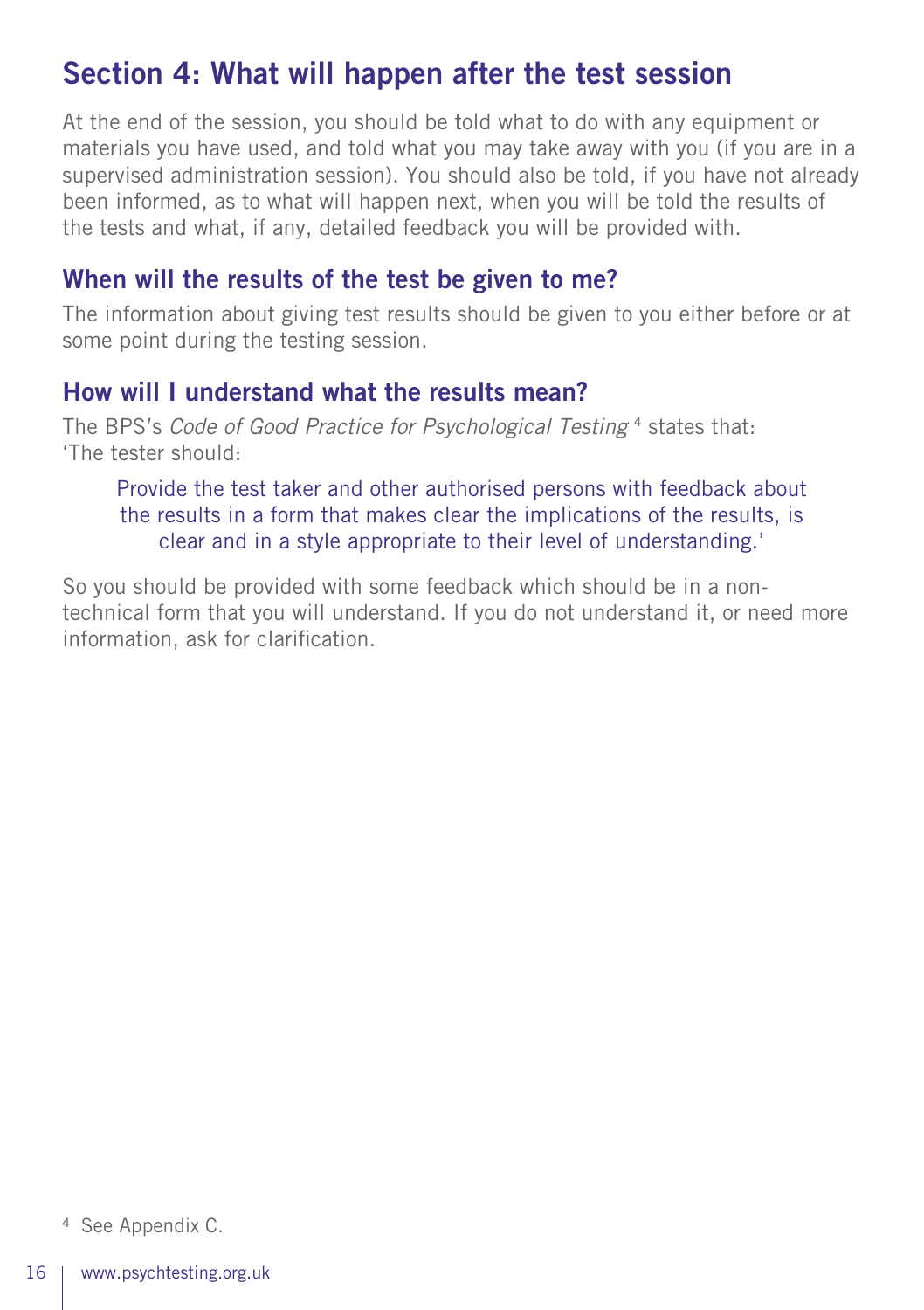# Appendix A: What are Psychological Tests and what do they measure?

#### Measures of typical performance:

These are used to assess personality, interests, motivation, beliefs and attitudes. Personality concerns the way we characteristically respond to other people and situations: how we relate to other people, how we tackle problems, our emotionality and responsiveness to stress, and so on. While interests are also related to personality, measures of interests focus more on what sort of activities we find attractive and which we would rather avoid. Measures of motivation and need focus on the factors which drive us to action (such as the need for success) or cause us to refrain from action (such as the fear of failure). Many personality and interest measures also provide - either directly or indirectly - measures of need.

- 1. Personality inventories or questionnaires are good examples of tests that assess preferred or typical ways of acting or thinking. Test items (or questions) of these traits do not have right and wrong answers. Rather, they attempt to measure how much or how little the test taker possess of a specified trait or set of traits (e.g. outgoingness, flexibility, decisiveness) or abnormal phenomena such as anxiety and depression, etc. Most instruments designed to measure or identify and assess dispositions are administered without a time limit and stress the need for people to answer honestly and openly.
- 2. Interest inventories. Interest inventories are designed to assess in a systematic manner people's likes and dislikes for different types of work or leisure activity. Satisfaction at work requires not only possessing the necessary skills to do the job competently but also having sufficient interest in it. Like tests of personality, these are not tests in the sense of having right and wrong answers, and hence they are very different from measures of maximum performance to be discussed later.
- 3. Measures of drive, motivation or need can be thought of as having both state and trait components. Some people are characteristically more driven than others: some people always seem to be on the go, seeking more and more work or responsibility, while others are the opposite. At the same time, any individual will vary in their level of drive from time to time. Some days they will feel they have more get-up-and-go than on other days.

Needs motivate us in that they tend to establish our priorities and our goals. Interest measures also provide some indication of motivation. Generally, people strive hardest at those things that interest them most.

#### Measures of maximum performance

Measures of maximum performance measure how well people can do things, how much they know, how great their potential is, and so on. Many of these measure general, rather abstract, characteristics (e.g. verbal fluency, spatial orientation,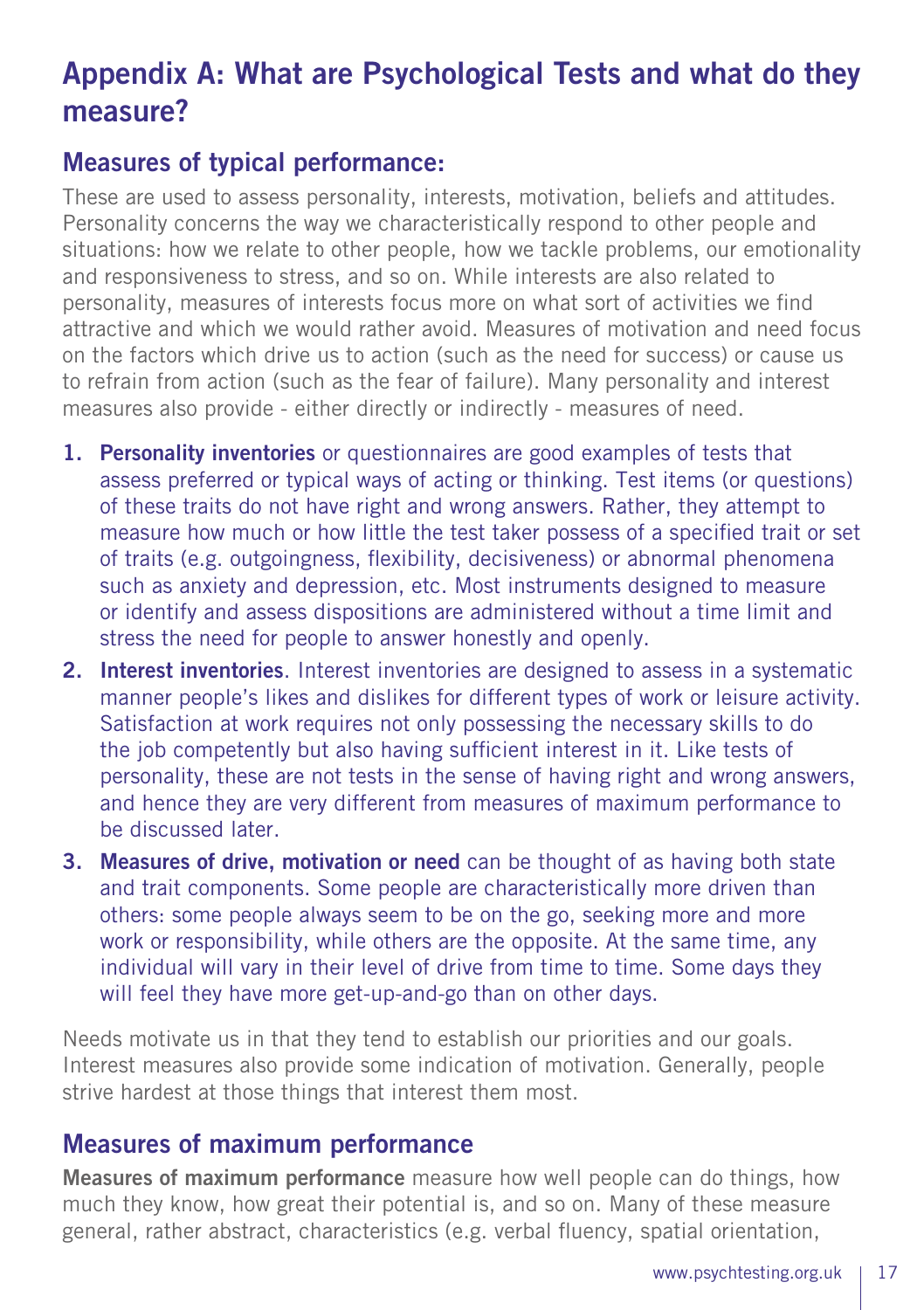numerical reasoning) while others may seem more applied (clerical speed and accuracy, programming aptitude). The distinguishing feature of such tests is that they tend to contain questions, problems or tasks for which there are right and wrong (or good and bad) answers or solutions.

Maximum performance tests can focus on what people know or can do (attainment tests) or what they are capable of knowing or doing (tests of ability). Tests of Attainment are used to assess knowledge and skills acquired through education and instruction. Examples include tests of literacy, reading, mathematics knowledge, foreign language proficiency or skill mastery in a craft. Such tests tend to he narrowly defined in content and targeted at the achievement of specific standards, for example typing speed.

## Areas of application

In addition to these categories of tests, broad distinctions can also be made in terms of the settings in which psychological tests are most frequently used.

These are:

- 1. The Occupational Setting in which tests are used in careers guidance, to help select personnel, to assess their training and development needs, and in promotion.
- 2. The Educational Setting in which tests are used to diagnose learning difficulties, assess levels of educational attainment, learning and instructional needs, and for entry into secondary and tertiary levels of education.
- 3. The Health and Forensic Context in which tests are used to identify and assess emotional and behavioural conditions and disorder as well as aspects of risk, as an aid to determining appropriate treatments or therapy.

In each of these three-main settings, one can further divide the areas of application. In all three settings, tests are used for three principal reasons:

- 1. They provide a standardised method for assessing and diagnosing individuals.
- 2. They provide such information more efficiently than most other methods of assessment (e.g. interviews or observation).
- 3. They provide access to the measurement of qualities that are difficult to assess through other means.

In contrast to physical measurements such as height, length, mass or speed, psychological tests measure qualities that are less tangible. Even when there is observable evidence of a condition such as a reading problem or behavioural disorder, the extent and causes of such problems may not be clear from the physical evidence available. So, in contrast to the manifest, observable features of physical measures (i.e. they can be experienced directly by our senses), psychological tests often measure qualities that are hidden, covert or latent (i.e. they cannot be directly or so easily experienced through our senses). As such, psychological tests may provide the only reliable and efficient means of assessment.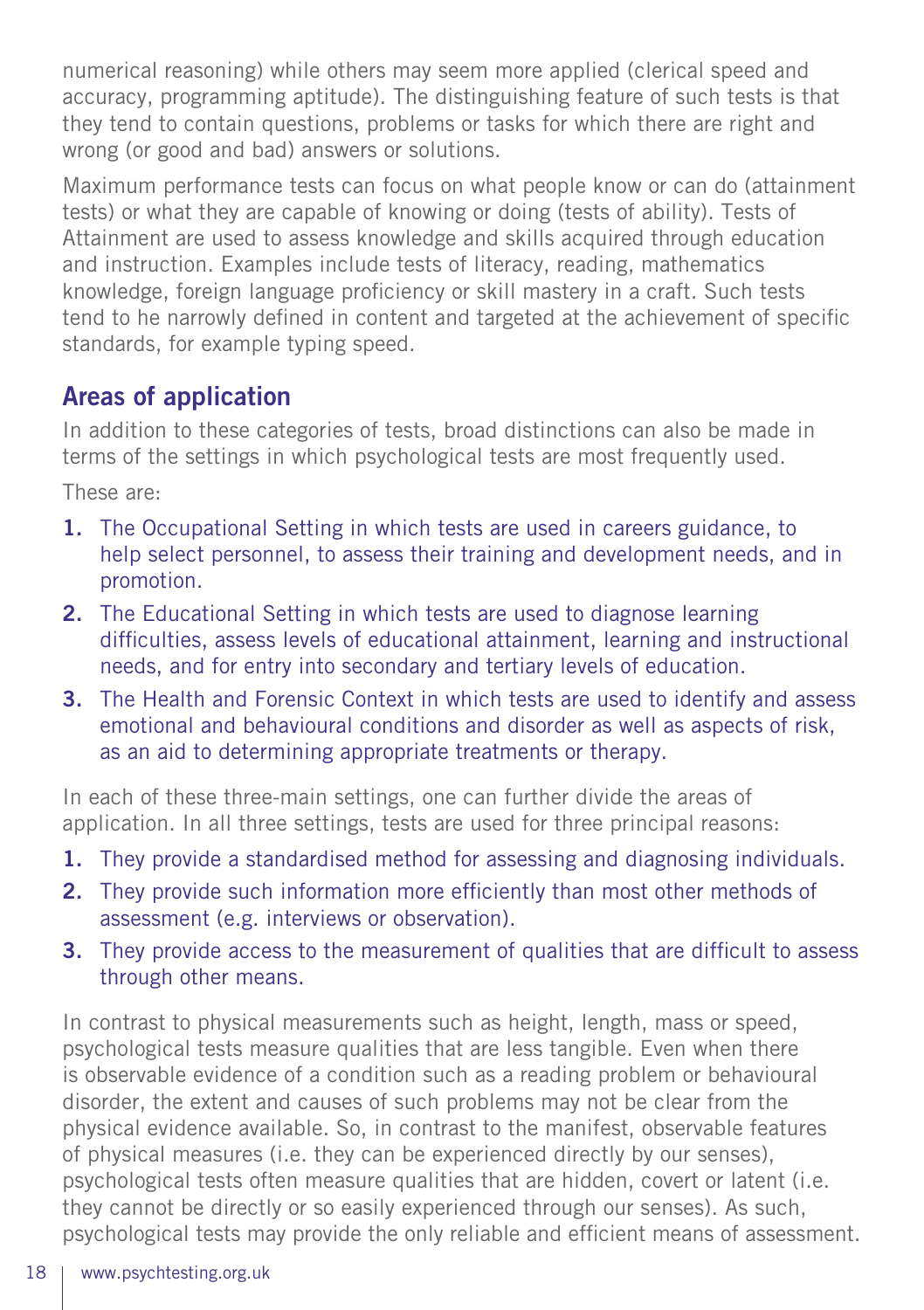### Interpretation

Scores (e.g. 16 out of 25 items correct) obtained on tests are typically converted into a 'standard' form to facilitate their interpretation. This may be carried out by using tables of 'norms' or by reference to criterion scores.

Norms provide information about the distribution of scores in some population (for example, 'UK working adults') and scores can be converted into numbers that show how a person has performed relative to this population. Instead of saying the person got 16 out of 25 correct, we might say they performed at a level equivalent to the top 30 per cent of the UK working adult population. Norms are important because the latter type of statement is more meaningful and useful than the former.

#### Fairness and bias

Tests are intended to discriminate between people – i.e. to show up differences where these are real. What they should not do is discriminate unfairly. That is, show differences where none exist, or fail to show differences that do exist.

It is possible that factors such as sex, ethnicity or social class may act to obscure, mask or bias a person's true score on a test. If this is the case, the observed test score may not be an accurate or valid reflection of the quality assessed through the test. This has been a concern of test designers for a considerable time, and an entire body of psychometric research has been devoted to developing methods for evaluating whether a test score is biased against different population subgroups.

Two people (or two groups of people) may get different scores on a test either because there is a real difference between them or because the test has a bias that causes the scores of one to be greater than the scores of the other.

It is bias that test developers seek to remove or minimise in the design of tests, not differences.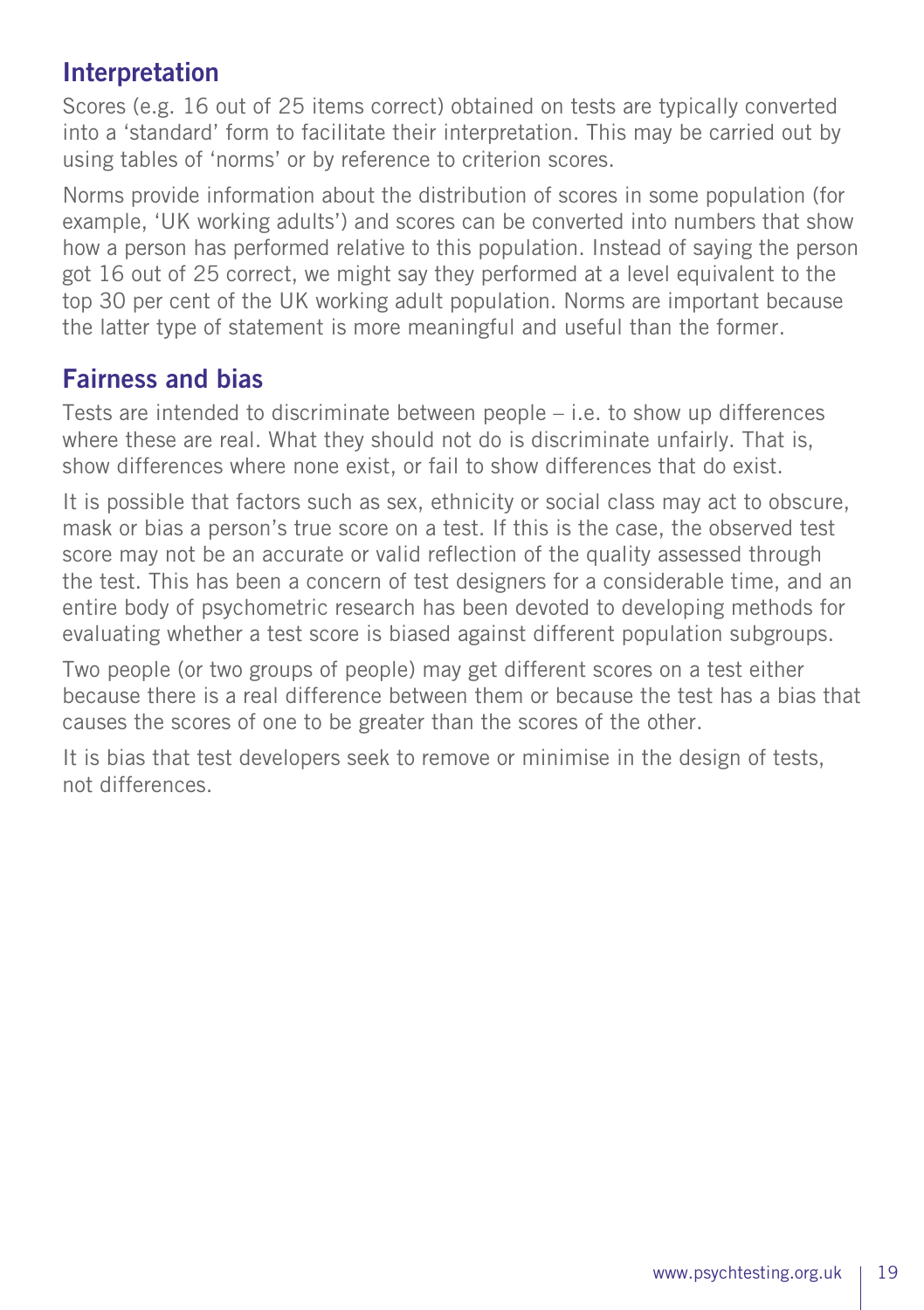# Appendix B: ITC Guidelines for developing contracts between parties involved in the testing process $5$

Contracts between the test user and test takers should be consistent with good practice, legislation and the test user's policy on testing. The following is provided as an example of the sort of matters such a contract might cover.

The details will vary as a function of the assessment context (e.g. occupational, educational, clinical, forensic) and local or national regulations and laws.

Contracts between test user, test takers and other parties are often implicit and unspoken (at least in part). Making clear the expectations, roles and responsibilities of all parties can help to avoid misunderstanding, harm, and litigation.

For their part, the test user will endeavour to:

- 1. inform test takers of their rights regarding how their test scores will be used and their rights of access to them<sup>6</sup>:
- 2. give adequate prior warning of any financial charges that may be entailed by the testing process, who will be responsible for their payment, and when payment will be due;
- 3. treat test takers with courtesy, respect and impartiality regardless of race, gender, age, disability, etc.;
- 4. use tests of proven quality, appropriate for the test takers, and appropriate for the assessment purpose;
- 5. inform test takers prior to testing about the purpose of the assessment, the nature of the test, to whom test results will be reported and the planned use of the results;
- 6. give advance notice of when the test will be administered, and when results will be available, and whether or not test takers or others may obtain copies of the test, their completed answer sheets, or their scores<sup>7</sup>;
- 7. have a trained person administer the test and have the results interpreted by a qualified person;
- 8. ensure test takers know if a test is optional and, when it is, the consequences of taking or not taking the test;
- <sup>5</sup> From the *International Test Commission Guidelines on Test Use* (2013).
- <sup>6</sup> Legislation varies between countries on this issue. For example, the current UK Data Protection Act 1998 provides rights of access to data stored on computer different from those for data written on paper.
- <sup>7</sup> While tests and answer sheets are not normally passed on to others, there is some variation between countries in practice relating to what test takers or others are permitted to have. However, there is much greater variation in the expectations of test takers concerning what information they will be given. It is important that contracts make clear what they will not be given as well as what they will.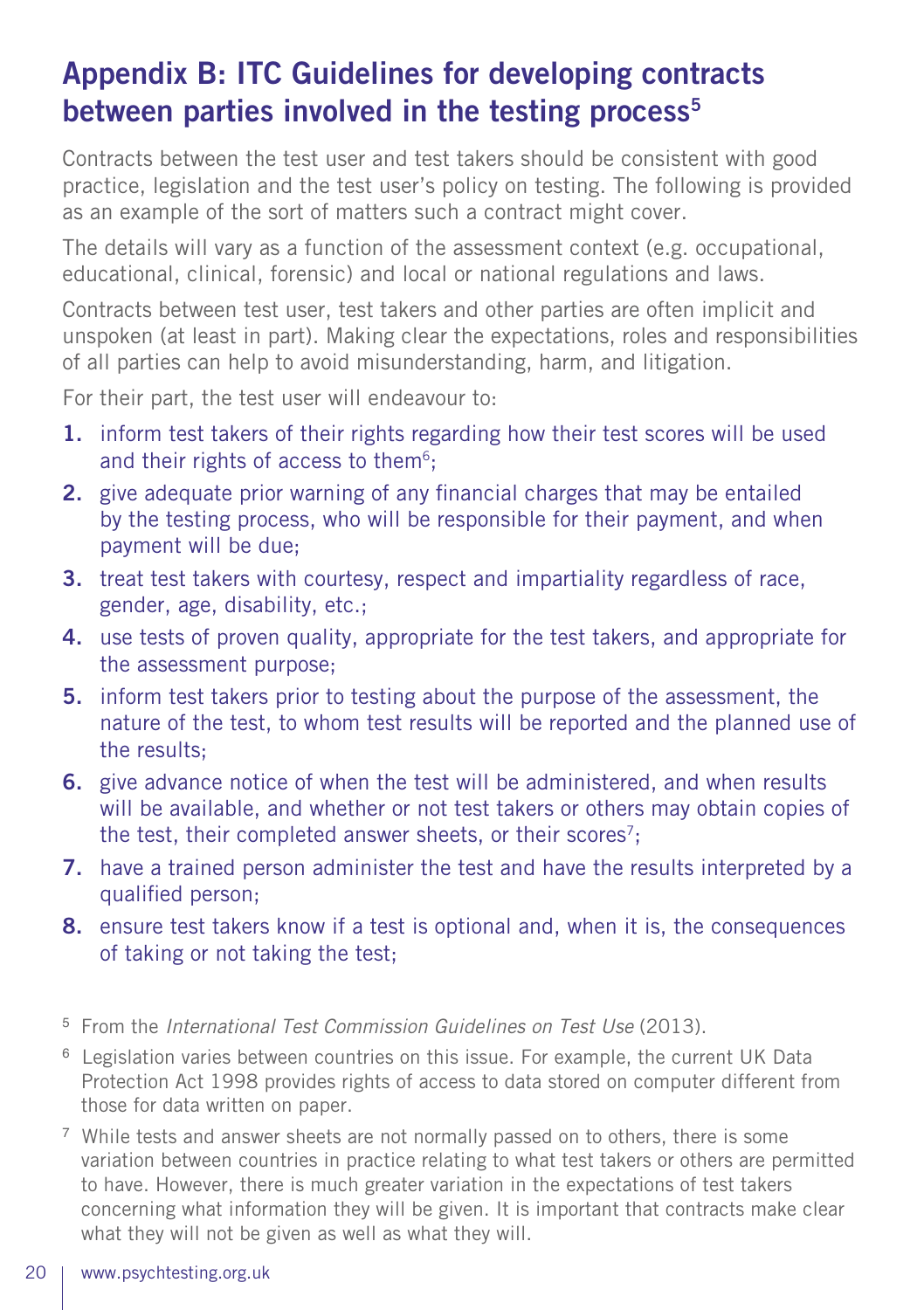- 9. ensure test takers understand the conditions, if any, under which they may re-take tests, have tests re-scored, or have their scores cancelled;
- 10. ensure test takers know that they will have their results explained to them as soon as possible after taking the test in easily understood terms;
- 11. ensure test takers understand that their results are confidential to the extent allowed by law and best practice;
- 12. inform test takers who will have access to their results, and the conditions which scores will be released;
- 13. ensure that test takers are aware of the procedures for making complaints or notifying problems.

The test user will inform test-takers that they are expected to:

- 14. treat others with courtesy and respect during the testing process;
- 15. ask questions prior to testing if uncertain about why the test is to be administered, how it will be administered, what they will be required to do and what will be done with the results:
- 16. inform an appropriate person about any condition that they believe might invalidate the test results or which they would wish to have taken into consideration;
- 17. follow the instructions of the test administrator:
- 18. be aware of the consequences of not taking a test if they choose not to take it, and be prepared to accept those consequences;
- 19. ensure that, if required to pay for any the testing service(s), payment is made by the agreed date.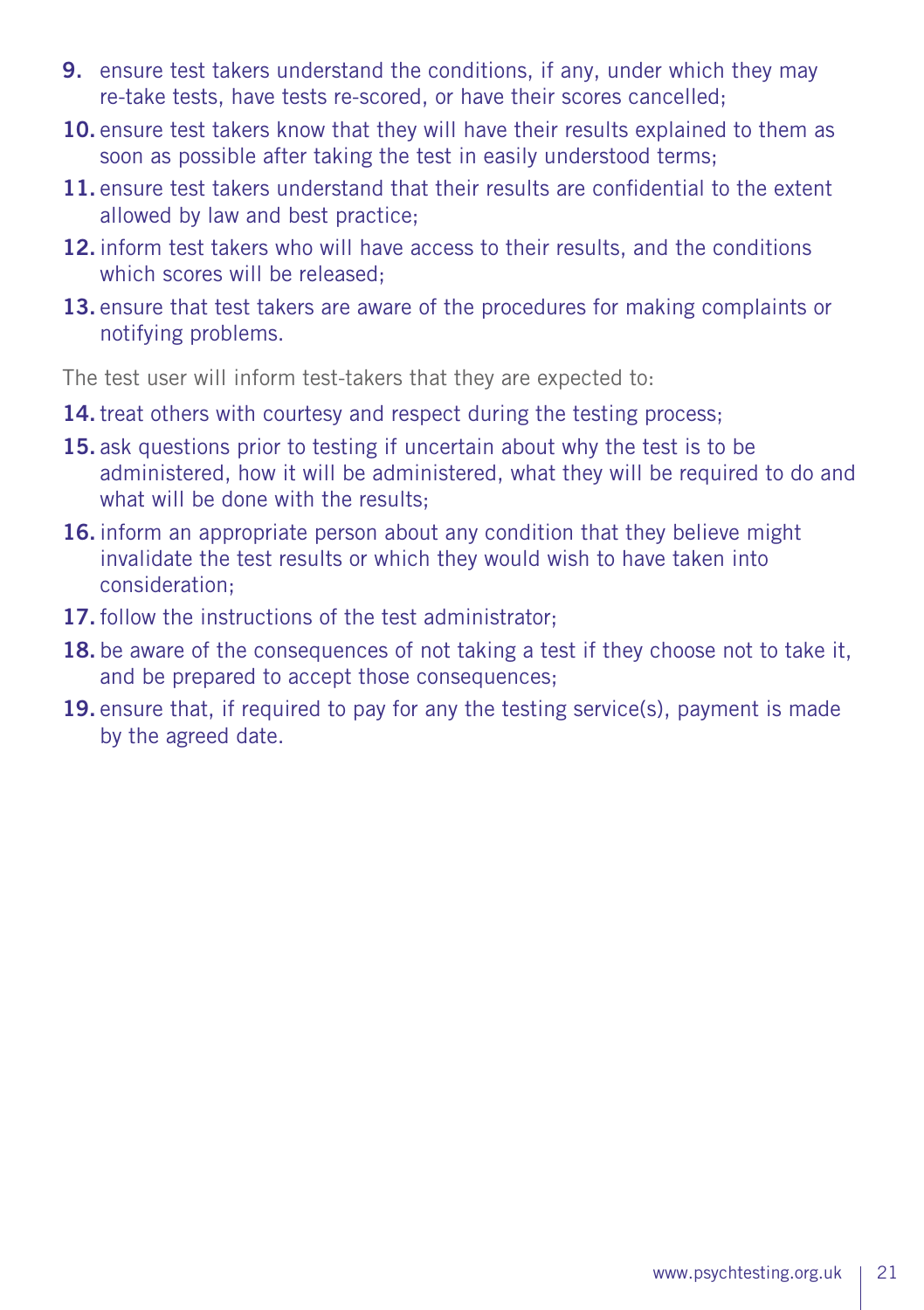# Appendix C: British Psychological Society *Code of Good Practice for Psychological Testing*

#### Responsibility for competence

People who use psychological tests are expected by the British Psychological Society to:

- 1. Ensure that they meet all the standards of competence for the British Psychological Society (BPS) qualification(s) in test use which they hold.
- 2. Maintain their level of competence in the qualification standards and develop and enhance their competence as test users in order to comply with the BPS Maintenance of Competence requirements.
- 3. Monitor the limits of their competence in psychometric testing.
- 4. Only offer services which lie within their competence and encourage others to do the same.
- 5. Ensure that they have undertaken any mandatory training and that they have the specific knowledge and skills required for each of the instruments they use.
- 6. Abide by local and national regulations and restrictions relating to the use of psychological tests and the storage and use of test data.

#### Procedures and techniques

People who use psychological tests are expected by the British Psychological Society to:

- 7. Use tests, in conjunction with other assessment methods, only when their use can be supported by the available technical information.
- 8. Administer, score and interpret tests in accordance with the instructions provided by the test distributor and to the standards defined by the British Psychological Society.
- 9. Store test materials securely and ensure that no unqualified or unauthorised person has access to the test material, nor has the means to access computerbased or online materials.
- 10. Keep test results securely, in a form suitable for developing norms, validation, and monitoring for bias.

#### Client welfare

People who use psychological tests are expected by the British Psychological Society to:

11. Obtain the informed consent of potential test takers, making sure that they understand why the tests will be used, what will be done with their results, how the results will be stored, and who will be provided with access to the results.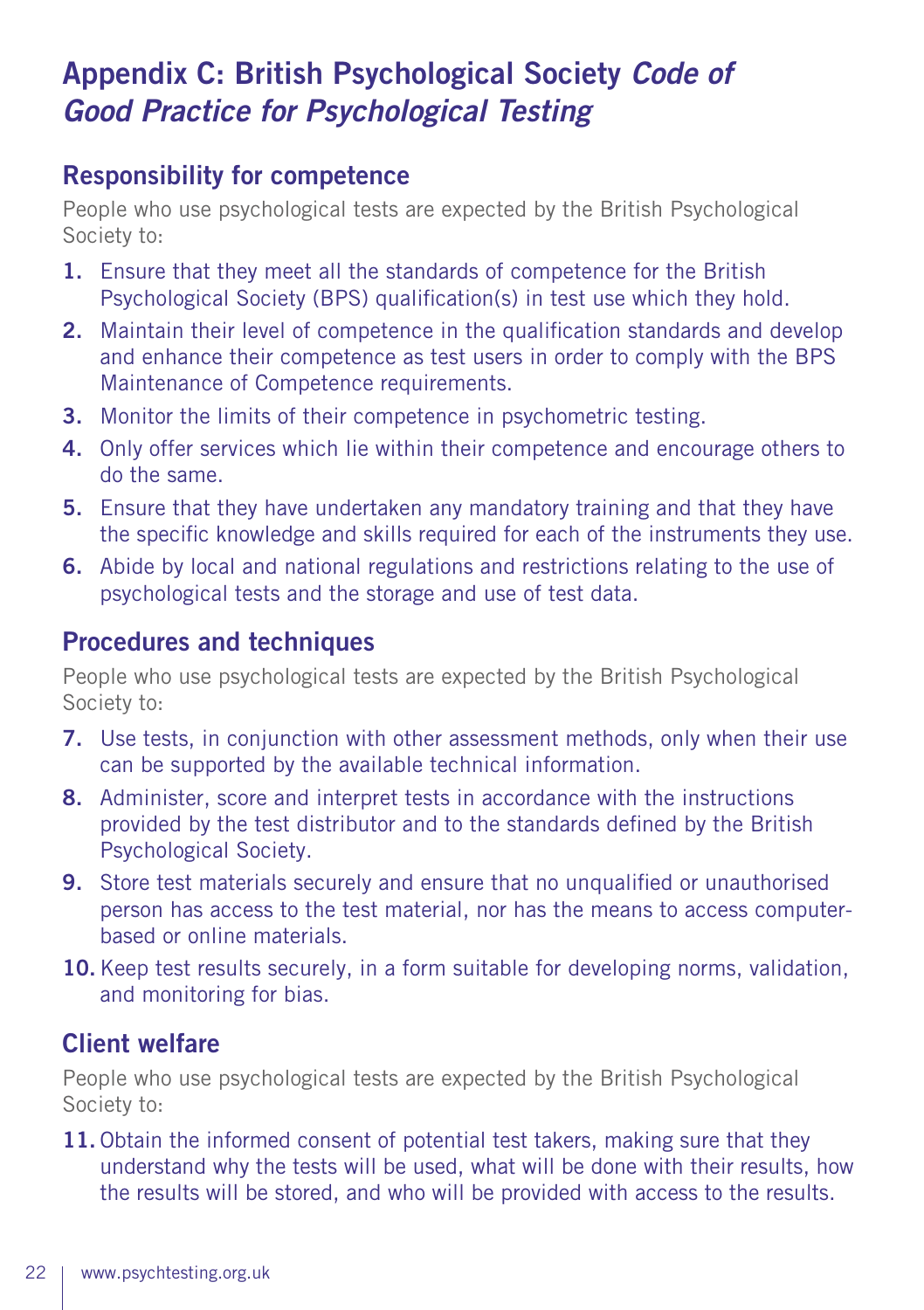- 12. Ensure that all test takers are well informed and well prepared for the test session, and that all have had access to practice or familiarisation materials where appropriate.
- 13. Give due consideration to factors such as gender, ethnicity, age, disability and special needs, educational background and level of ability in using and interpreting the results of tests.
- 14. Provide the test taker and other authorised persons with feedback about the results in a form, which makes clear the implications of the results, is clear and in a style appropriate to their level of understanding.
- 15. Ensure test results are stored securely, are not accessible to unauthorised or unqualified persons and are not used for any purposes other than those agreed with the test taker.